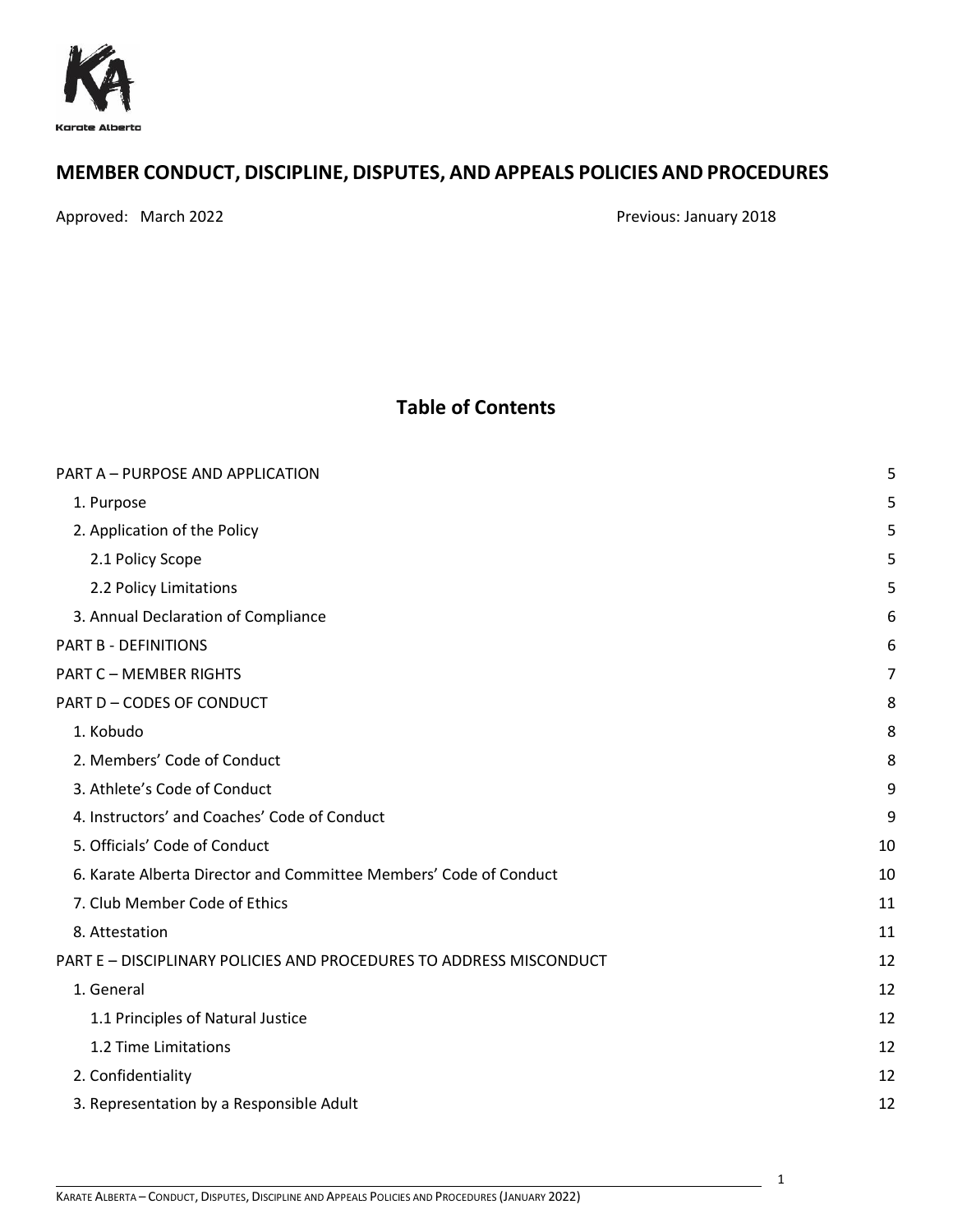

| 4. Conflict of Interest and Materiality                |    |
|--------------------------------------------------------|----|
|                                                        | 12 |
| 5. Types of Conduct Infractions                        | 13 |
| 5.1 Minor Infractions                                  | 13 |
| 5.1.1 Dealing with Minor Infractions                   | 13 |
| 5.2 Major Infractions                                  | 13 |
| 5.2.1 Dealing with Major Infractions                   | 13 |
| 6. Reporting a Conduct Infraction                      | 14 |
| 6.1 Submission in Writing                              | 14 |
| 7. Case Manager                                        | 14 |
| 7.1 Role of the Case Manager                           | 14 |
| 7.2 Notice to Respondent                               | 14 |
| 7.3 Case Manager Alternatives                          | 14 |
| 7.4 Appeal of a Case Manager's Decision                | 15 |
| 8. Discipline Committee                                | 15 |
| 8.1 Discipline Committee Procedures                    | 15 |
| 8.2 Potential Disciplinary Penalties                   | 16 |
| 8.3 Communication of the Discipline Committee Decision | 16 |
| 8.4 Independent Advice                                 | 16 |
| 9. Criminal Convictions                                | 16 |
| 10. Appealing a Disciplinary Decision                  | 17 |
| PART F - DISPUTE RESOLUTION POLICIES AND PROCEDURES    | 18 |
| 1. Purpose                                             | 18 |
| 2. Scope of the Policy                                 | 18 |
| 2.1 Application Across Membership                      | 18 |
| 2.2 Examples of Disputes                               | 18 |
| 2.3 Limitations of the Dispute Resolution Policy Scope | 18 |
| 3. Request for Review                                  | 18 |
| 3.1 Written Submission                                 | 18 |
| 3.2 Extension of Timeline                              | 19 |
| 3.3 Respondent to the Request for Review               | 19 |
| 4. Case Manager                                        | 19 |
| 4.1 Role of the Case Manager                           | 19 |
| 5. Investigation and Report to the Board               | 19 |
| 5.1 Advising the Respondent of the Request for Review  | 19 |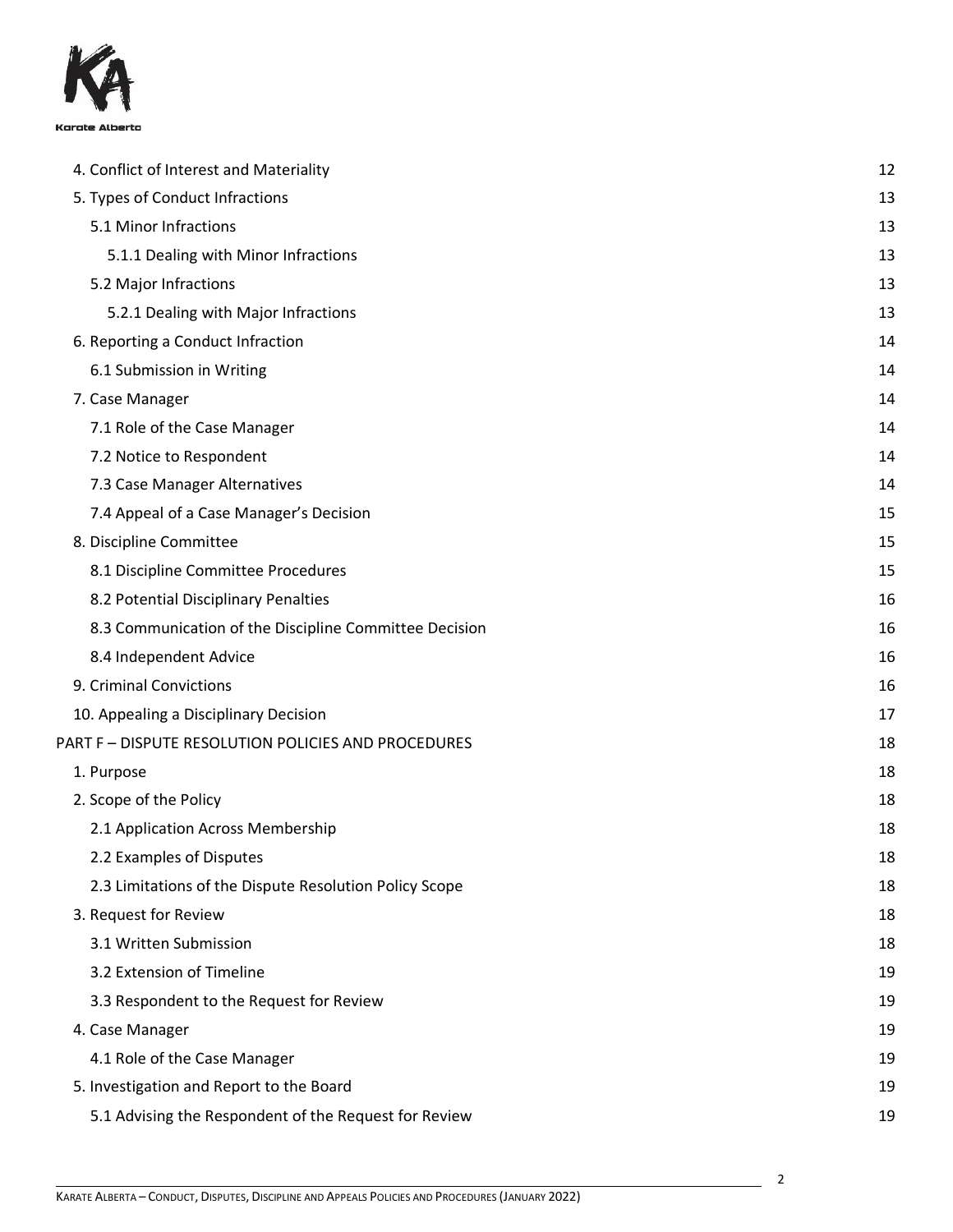

| 5.2 Other Parties                                                      | 19 |
|------------------------------------------------------------------------|----|
| 5.3 Informal Resolution                                                | 19 |
| 5.4 Further Investigation                                              | 20 |
| 5.5 Submission of Report to the Executive Committee                    | 20 |
| 5.6 Decision of the Executive Committee                                | 20 |
| 6. Appeals                                                             | 20 |
| PART G - APPEALS POLICY AND PROCEDURES                                 | 21 |
| 1. Purpose                                                             | 21 |
| 2. Scope of the Policy                                                 | 21 |
| 2.1 Application Across Membership                                      | 21 |
| 2.2 Individual's Right to Appeal                                       | 21 |
| 2.3 Limitations of Policy                                              | 21 |
| 3. Notice of Appeal                                                    | 21 |
| 3.1 Submission of Notice of Appeal                                     | 21 |
| 3.2 Notice of Appeal Information                                       | 21 |
| 3.3 Requesting Postponement of Prior Decision During Appeal Procedures | 22 |
| 4. Appeals Manager                                                     | 22 |
| 4.2 Role of Appeals Manager                                            | 22 |
| 5. Grounds for Appeal                                                  | 22 |
| 6. Screening of Appeal                                                 | 22 |
| <b>6.1 Review Process</b>                                              | 22 |
| 6.2 Decision of the Appeals Manager                                    | 22 |
| 7. Appeals Panel                                                       | 23 |
| 7.1 Composition of Appeals Panel                                       | 23 |
| 7.3 Responsibilities of the Appeal Panel                               | 23 |
| 8. Appeal Hearing                                                      | 23 |
| 8.1 Hearing Format                                                     | 23 |
| 8.2 Preliminary Conference                                             | 23 |
| 8.3 Hearing Procedures                                                 | 23 |
| 8.4 Other Parties                                                      | 23 |
| 9. Appeal Decision                                                     | 23 |
| 9.1 Appeal Panel Authority                                             | 23 |
| 9.2 Verbal Decisions                                                   | 24 |
| 9.3 Communication of Decision                                          | 24 |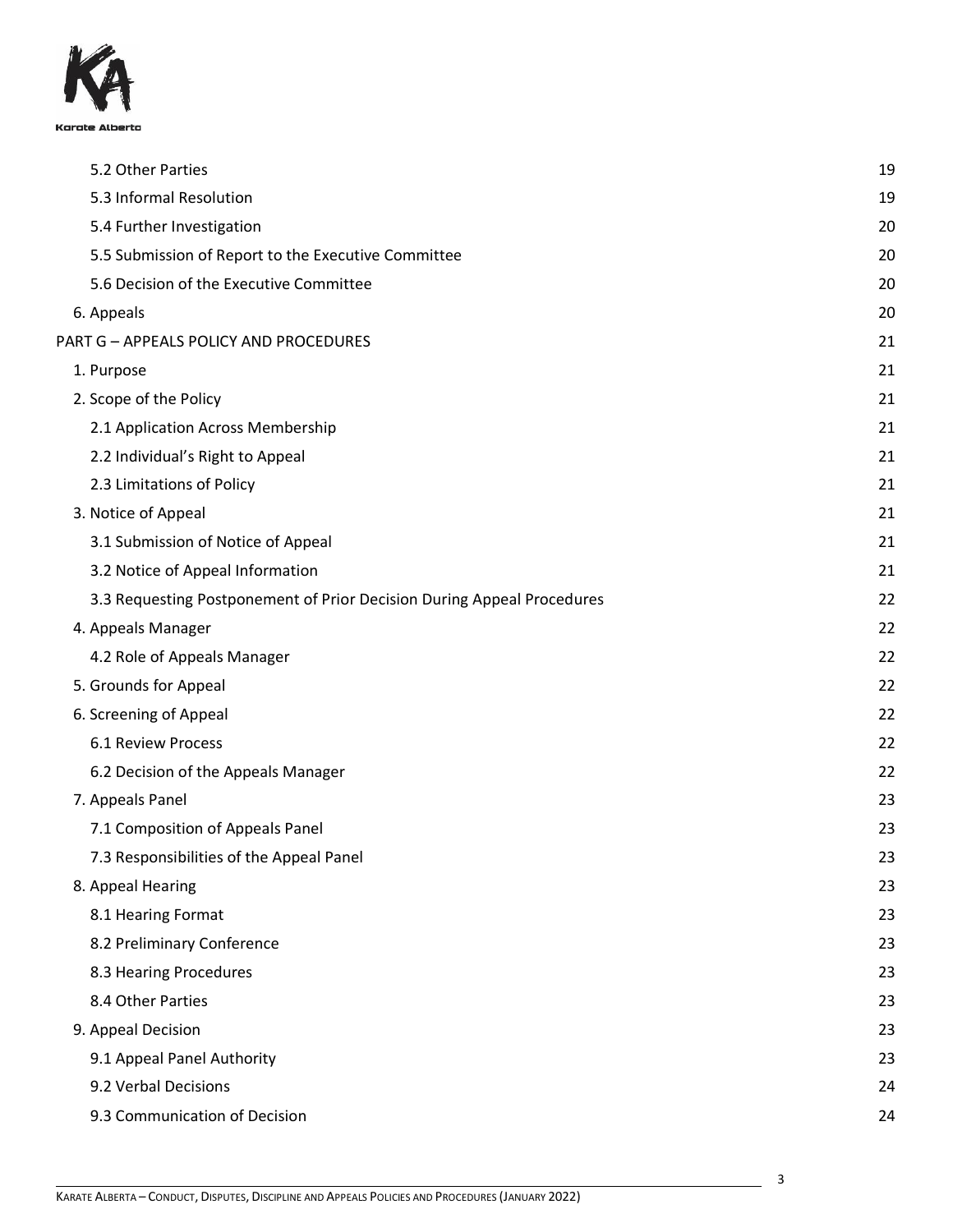

| 9.4 Appeal Materials                                | 24 |
|-----------------------------------------------------|----|
| 10. Final and Binding Decision                      | 24 |
| APPENDIX A                                          | 25 |
| KARATE ALBERTA COMPLAINT FORM FOR MISCONDUCT        | 25 |
| APPENDIX B                                          | 29 |
| KARATE ALBERTA REQUEST FOR REVIEW FORM FOR DISPUTES | 29 |

4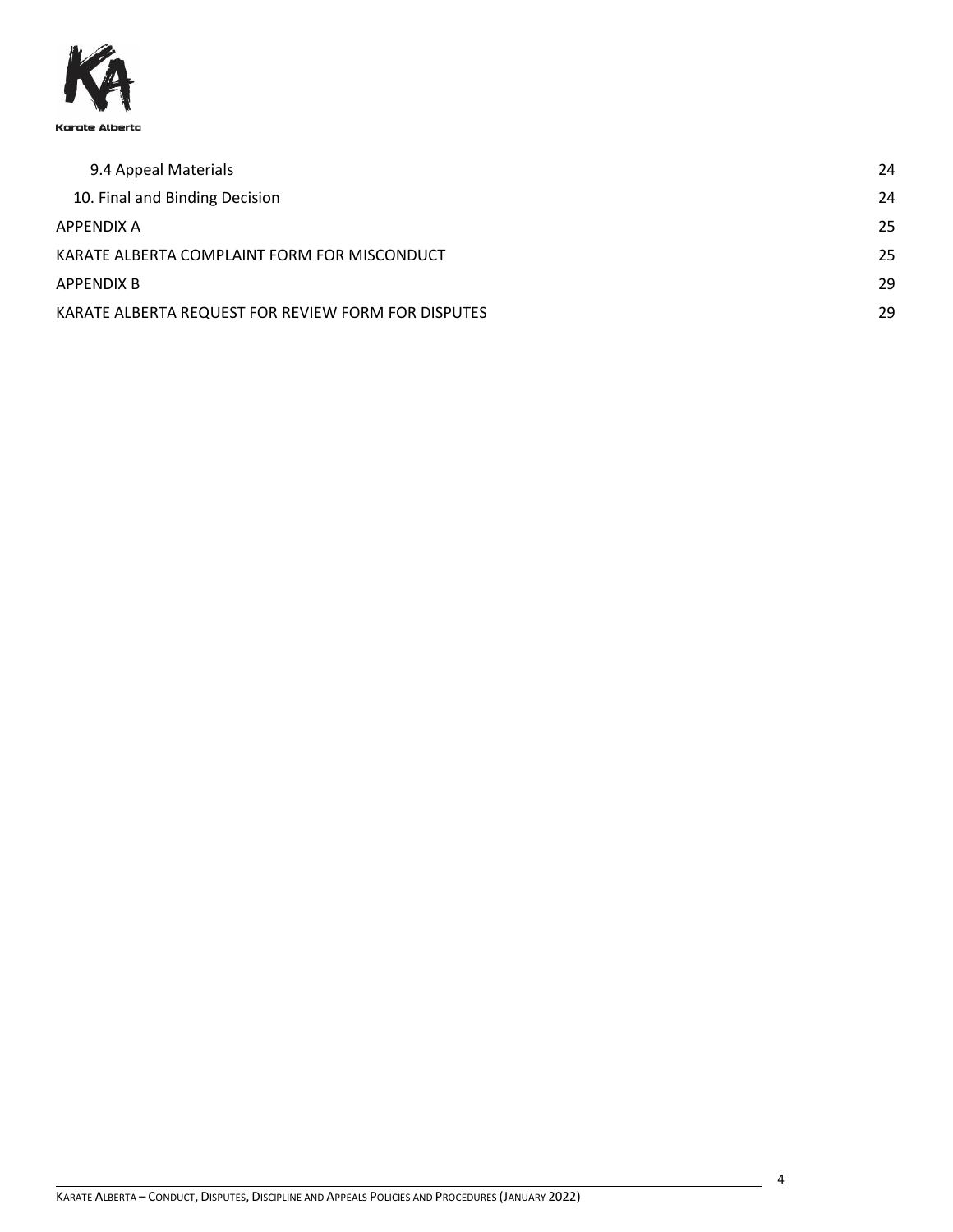

# <span id="page-4-0"></span>**PART A – PURPOSE AND APPLICATION**

## <span id="page-4-1"></span>*1. Purpose*

Karate Alberta (or "the Association") is committed to providing a sport environment that reflects Karate Alberta's values of:

- providing the tools and environment to facilitate success;
- conducting business ethically and honestly;
- operating in an open and transparent manner;
- providing proactive and relevant communication;
- bringing a team approach to all activities.

Membership in Karate Alberta, and participation in its activities, brings with it many benefits and privileges that are balanced by Member responsibilities and obligations.

This Policy defines the parameters for these responsibilities and obligations and identifies a standard for behaviour that is expected of all Members. This Policy also identifies procedures to be followed when this standard is not achieved.

Compliance with this Policy, as with all rules in a civil and democratic society, depends primarily upon understanding and voluntary compliance; secondarily upon reinforcement by peers and others; and finally, when necessary, upon enforcement through disciplinary proceedings.

Provisions of the Karate Alberta Bylaws also apply including: Article 2.11 provides that any Member may resign which shall be effective upon acceptance by the Board of Directors;

Article 2.14 provides a Member may be expelled in accordance with the Association's policies and procedures relating to discipline; and

Article 2.15 provides that a Member may be removed by an Ordinary Resolution of the Board at a duly called meeting, provided notice is given and the Member is given reasons and an opportunity to be heard.

## <span id="page-4-2"></span>*2. Application of the Policy*

## <span id="page-4-3"></span>*2.1 Policy Scope*

The Member Conduct, Discipline, Disputes, and Appeals Policies and Procedures governs all categories of membership in Karate Alberta according to the Bylaws - athletes, participants, students, instructors, coaches, officials, and volunteers. The good conduct expectations are in effect at all times insofar as the well-being of participants is paramount and the reputation of Karate Alberta may be detrimentally affected by inappropriate conduct by its Members.

The Policy applies to discipline matters that may arise during the course of Karate Alberta business, activities and events, including, but not limited to training at Club Member dojos, competitions, practices, training, camps, travel associated with Karate Alberta, or involvement as Directors, Committee Members or in other staff and volunteer positions.

#### <span id="page-4-4"></span>*2.2 Policy Limitations*

This Policy does not apply to matters that are:

a. Doping offences, which are dealt with through the Canadian Anti-Doping Program; or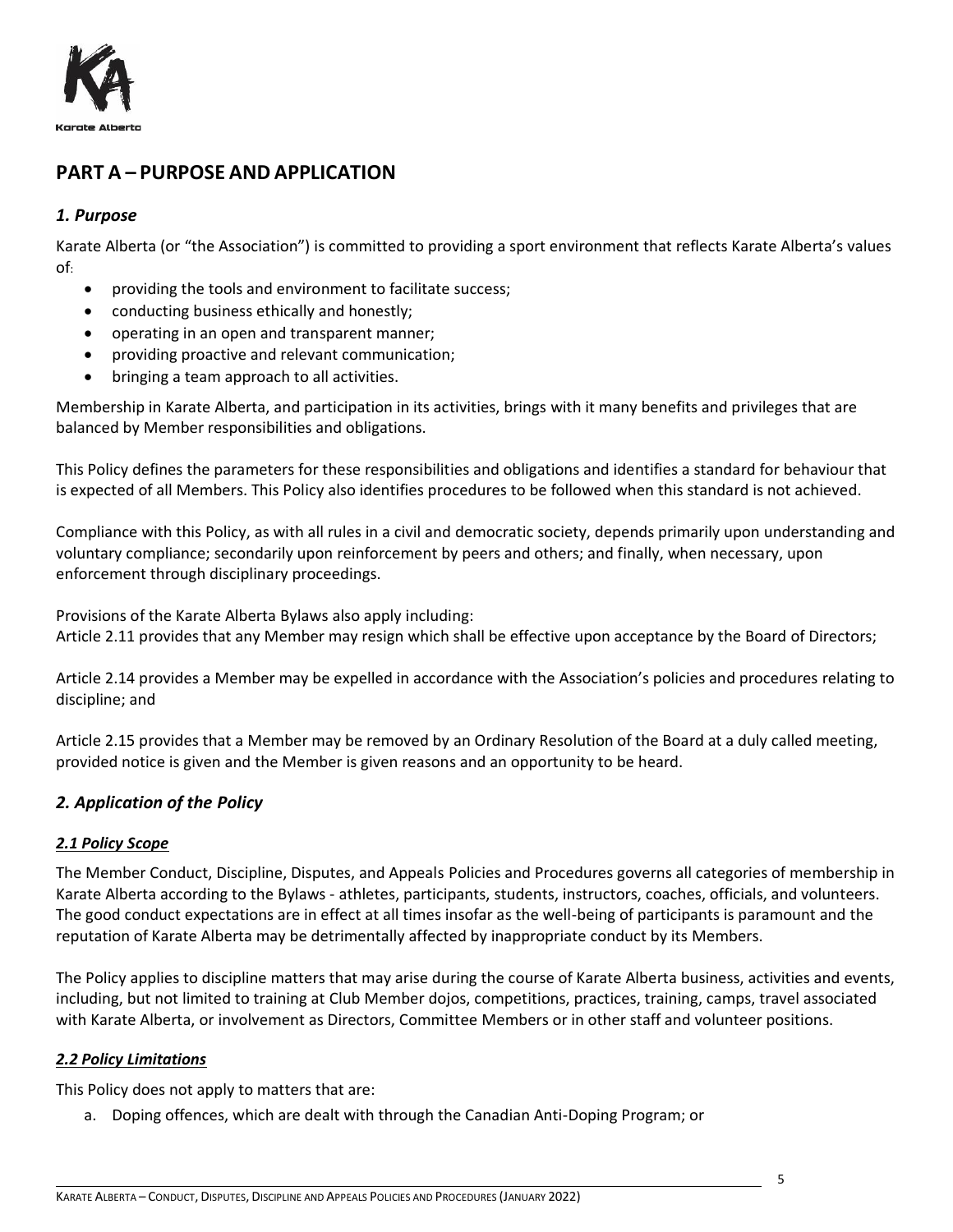

b. Commercial matters for which another dispute resolution process exists under a contract or applicable law, including employment law.

## <span id="page-5-0"></span>*3. Annual Declaration of Compliance*

Each year, individual registration through a Club Member to Karate Alberta will require agreement to comply with the Karate Alberta Code of Conduct as an athlete, participant, student, Instructor, Coach, Official, or volunteer.

# <span id="page-5-1"></span>**PART B - DEFINITIONS**

**1.** *Harassment* can take many forms but is generally defined as inappropriate behaviour including comments and/or conduct which is insulting, intimidating, humiliating, hurtful, malicious, degrading or otherwise offensive to an individual, or group of individuals, or which creates an uncomfortable environment.

Harassment includes, but is not limited to:

- written or verbal abuse or threats;
- sexually oriented comments;
- racial or ethnic slurs;
- unwelcome remarks, jokes, innuendoes, or taunting about a person's body, attire, age, marital status, ethnic or racial origin, religion etc.;
- displaying of sexually explicit, racist or other offensive or derogatory material;
- sexual, racial, ethnic or religious graffiti;
- practical jokes which cause awkwardness or embarrassment, endanger a person's safety, or negatively affect performance;
- unwelcome sexual remarks, invitations or requests whether indirect or explicit, or intimidation;
- leering (suggestive staring), or other obscene or offensive gestures;
- condescension, paternalism or patronizing behaviour which undermines self-respect or adversely affects performance or working conditions;
- physical contact such as touching, kissing, patting, pinching, etc.;
- vandalism;
- sexual abuse or misconduct; and
- physical, emotional or psychological assault.
- **2.** *Conflict of Interest.* For the purposes of this Policy, conflict of interest is defined as a situation where a Member, or an entity with which he or she is affiliated, has a real or perceived competing interest with Karate Alberta's activities. This competing interest may result in the Member, or the entity with which the Member is affiliated, being in a position to benefit from the situation or in Karate Alberta not being able to achieve a result which would be in the best interest of Karate Alberta.
- **3.** *Club Member* means an organized body corporate karate club/association or organized group of persons consisting of Karateka Members whose main objective is the instruction and/or participation in Karate, who has applied for membership, has agreed to abide by the Association's bylaws, policies, rules and regulations and is registered with the Association.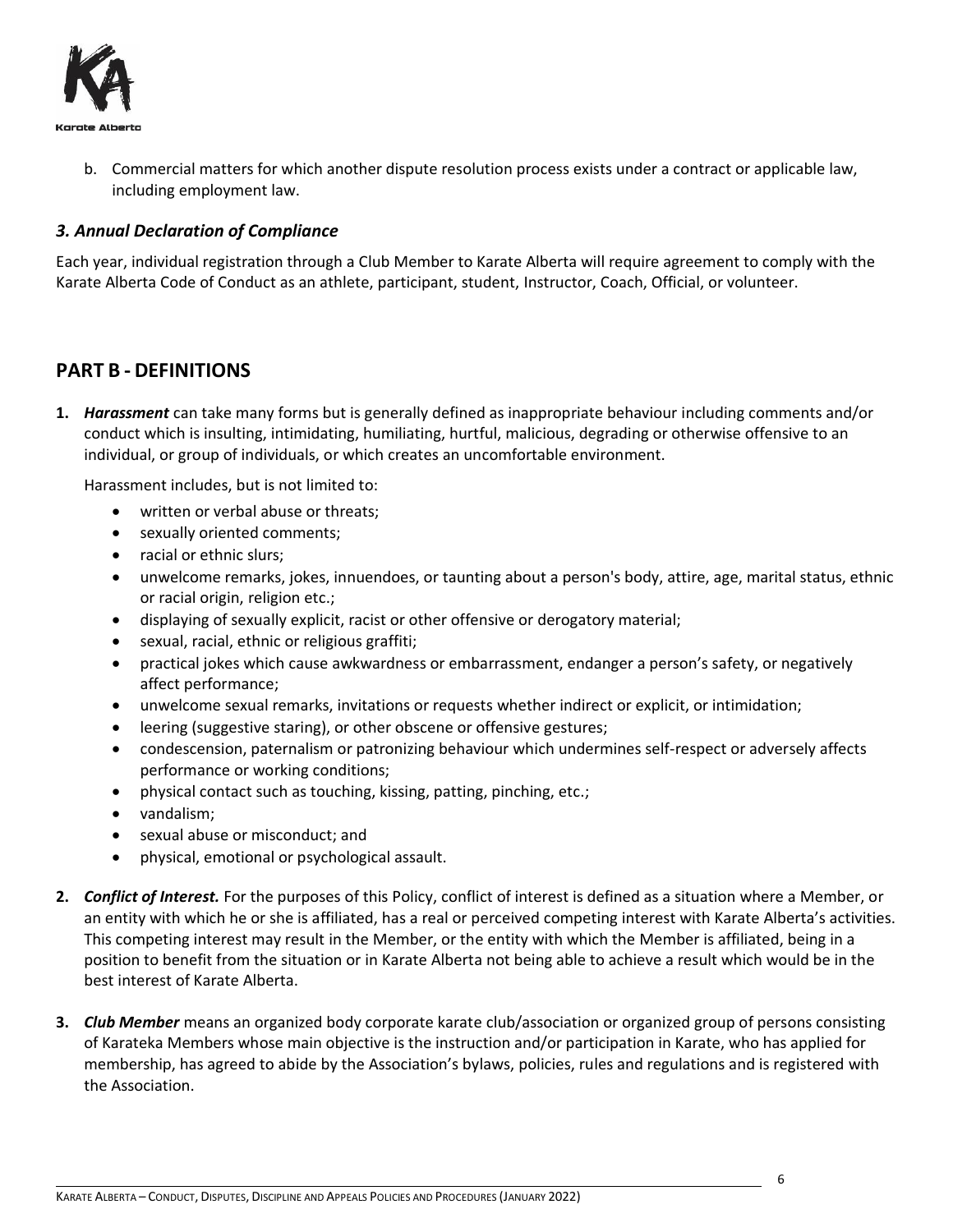

- **4.** *Member* means an individual member, coach member, official member, or honorary member as ascribed in the Associations Bylaws, as amended from time to time.
- **5.** *Coach* is a Member involved in the direction, instruction and training in the operation of a karate team or individual competitor in a sport karate program.
- **6.** *Instructor* is a Member who teaches karate based on their qualifications as an Assistant Dojo Instructor, Dojo Instructor or a Head Dojo Instructor at a Club Member's location.
- **7.** *Official* means a Member that acts as judge or referee at Karate Alberta tournaments or Karate Alberta sanctioned tournaments and holds an international, national, or provincial certification as defined by the World Karate Federation Referee Commission, Karate Canada Referee Committee, and Karate Alberta Referee Committee.
- **8.** *Director* shall have the meaning ascribed in the Associations Bylaws, as amended from time to time.
- **9.** *Committee* means a committee established by the Board of Directors of the Association as ascribed in the Associations Bylaws, policies, and procedures as amended from time to time.
- **10.** *Discipline Committee* shall have the meaning ascribed in Part E.8.
- **11.** *Executive Committee* shall have the meaning ascribed in the Associations Bylaws, as amended from time to time.

# <span id="page-6-0"></span>**PART C – MEMBER RIGHTS**

Karate Alberta Club Members strive to provide:

- a safe, healthy and fun environment for all participants;
- qualified and knowledgeable leadership;
- accessible programs to meet a variety of needs;
- opportunities to strive for success; and
- programs that are inclusive and free from harassment and/or discrimination.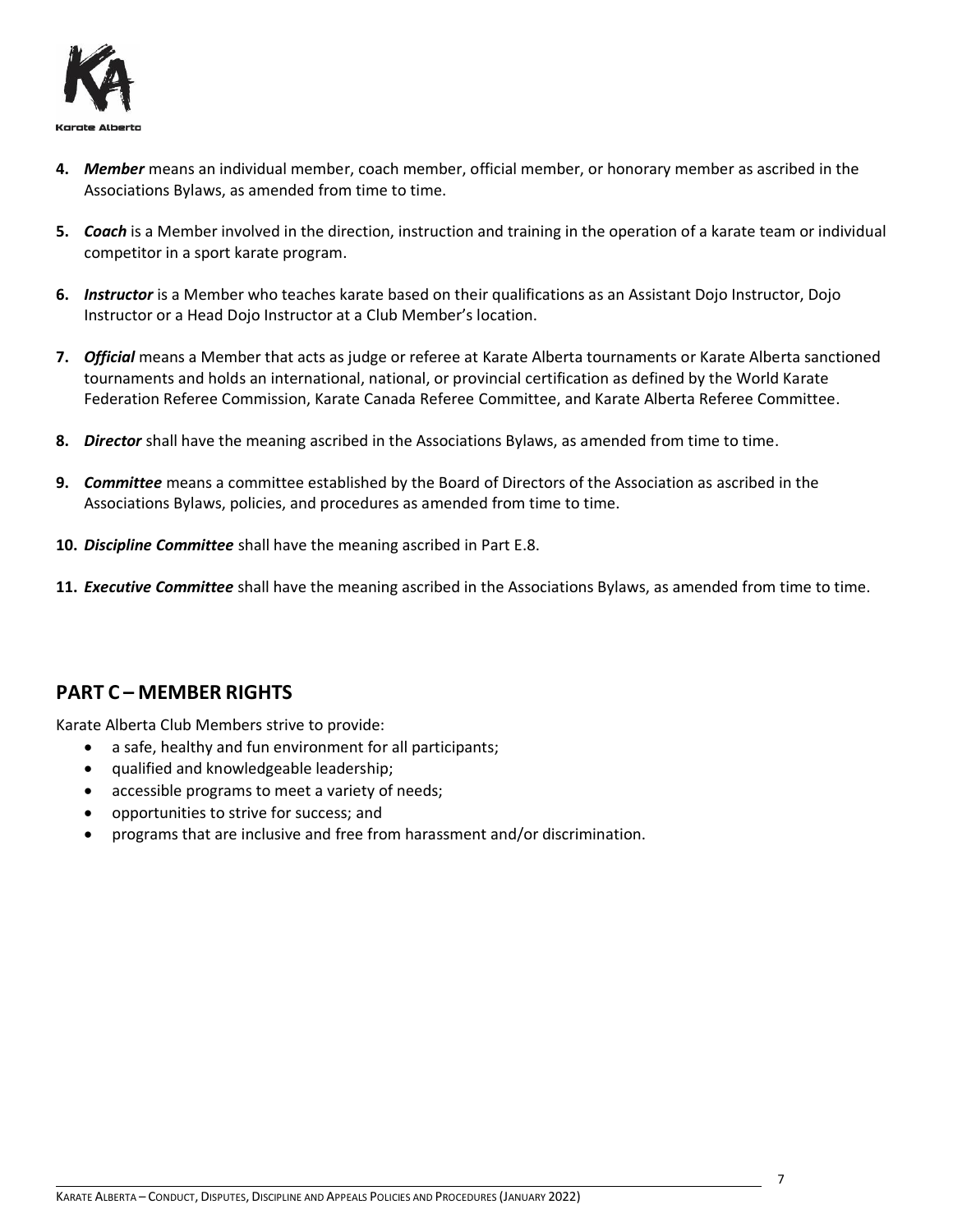

# <span id="page-7-0"></span>**PART D – CODES OF CONDUCT**

## <span id="page-7-1"></span>*1. Kobudo*

No weapon that is a prohibited weapon pursuant to the Criminal Code of Canada may be used in kobudo competition at any Karate Alberta tournament or any tournament sanctioned by Karate Alberta or in Club Member's dojos.

## <span id="page-7-2"></span>*2. Members' Code of Conduct*

All Members of Karate Alberta are expected to reflect Karate Alberta's values. As a Karate-ka and a Member of Karate Alberta, Members must adhere to the following code. Members must:

- a. comply at all times with the Bylaws, policies, rules and regulations of Karate Alberta as adopted and amended from time to time, including complying with any contracts or agreements executed with or by Karate Alberta;
- b. accept all language contained in Universal Code of Conduct to Prevent and Address Maltreatment in Sport (UCCMS). A copy of which may be found here: **https://sirc.ca/wp-content/uploads/2020/01/UCCMS-v5.1- FINAL-Eng.pdf;**
- c. comply with the ethics and uphold the standards of Karate-Do;
- d. demonstrate through words and actions the spirit of sportsmanship, sports leadership and ethical conduct;
- e. demonstrate respect for all participants regardless of race, colour, ancestry, place of origin, religion, marital status, family status, physical or mental disability, sex, sexual orientation, gender identity or expression, or age; Treat others with respect and refrain from negative or disparaging remarks or conduct;
- f. not knowingly place themselves in a situation that could give rise to a conflict between personal interests and the interests of Karate Alberta;
- g. refrain from use of any performance enhancing or other prohibited drug in the spirit of fair competition and comply with the Karate Alberta Anti-Doping Policy;
- h. if a minor, refrain from consuming alcohol or using any tobacco products while in attendance at Club Member dojos, Karate Alberta sanctioned events or on Karate Alberta sanctioned trips. If an adult, refrain from consuming alcohol or using any tobacco products while at Club Member dojos, sanctioned events or other competitions, and when accompanied by minors while on Karate Alberta sanctioned trips;
- i. refrain from any behaviour that constitutes harassment, as defined in Part B of this Policy and the Karate Alberta Workplace Bullying and Harassment Policy;
- j. refrain from any behaviour that constitutes sexual misconduct, where sexual misconduct is defined as:
	- i. The use of power or authority in an attempt to coerce another person to engage in or tolerate sexual activity, including explicit or implicit threats of reprisals for non-compliance or promises of reward for compliance, or
	- ii. Engaging in deliberate or repeated unsolicited sexually-oriented comments, anecdotes, gestures or touching that are offensive or unwelcome, that create an offensive, hostile or intimidating environment, or that can reasonably be expected to be harmful to the recipient or to teammates.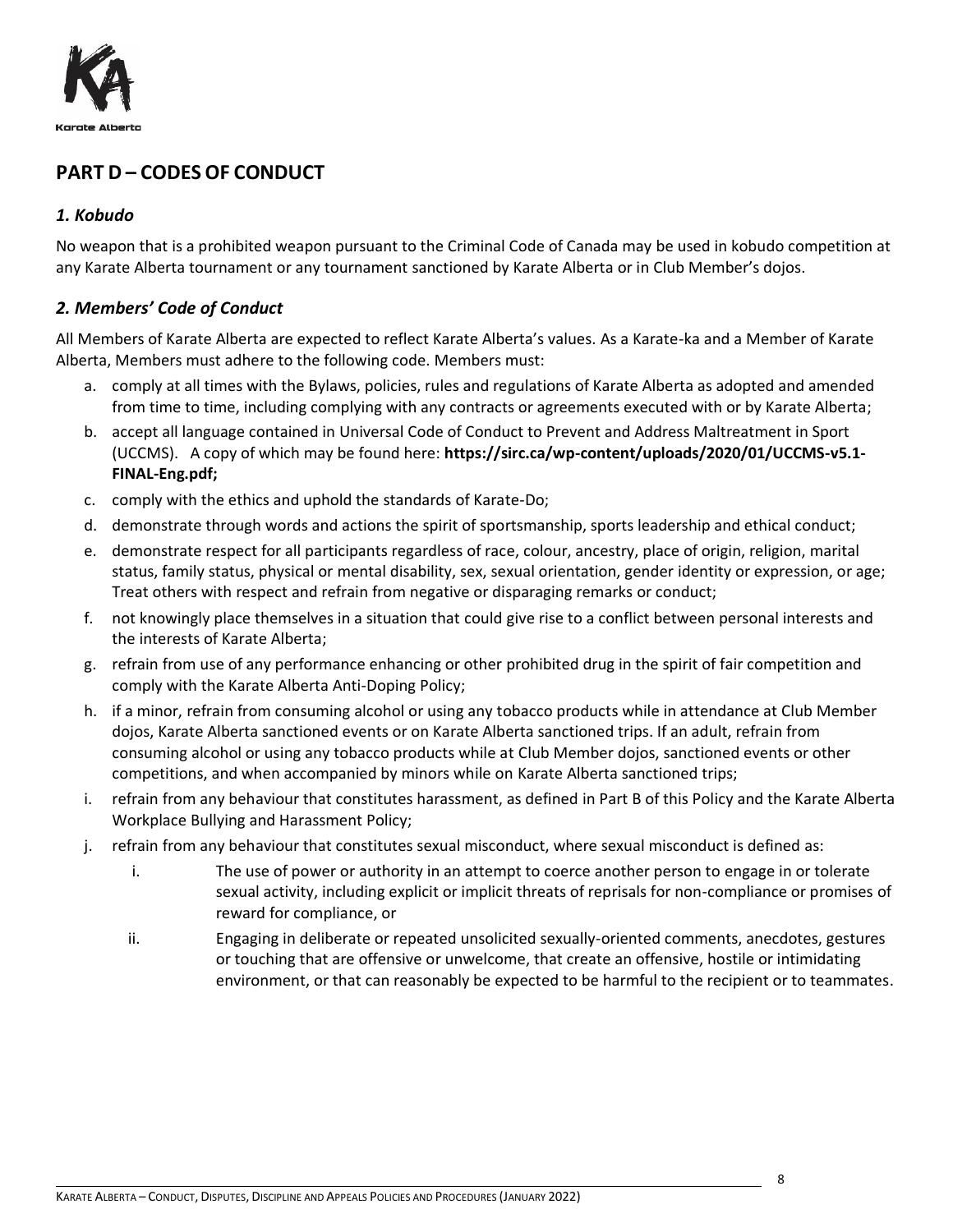

## <span id="page-8-0"></span>*3. Athlete's Code of Conduct*

In addition to the Members' Code of Conduct in Part D.2, athletes representing Karate Alberta must:

- a. report any health, injury or fitness-related problems in a timely fashion, where such problems may limit the athlete's ability to travel, train, or compete.
- b. participate in all competitions, events, activities or projects to which the athlete has made a commitment; and
- c. adhere to Karate Alberta rules regarding advertising, clothing and logos.

## <span id="page-8-1"></span>*4. Instructors' and Coaches' Code of Conduct*

Instructors and Coaches have expectations and obligations in addition to the Members' Code of Conduct in Part D.2. Instructors and Coaches play a critical role in the personal and athletic development of students, participants and athletes. Instructors and Coaches must understand and respect the inherent power imbalance that exists in these relationships and be careful to not abuse it.

Instructors and Coaches must also recognize that they are important conduits through which the values and goals of Karate Alberta are expressed and communicated. The attitude of a student, participant or athletes toward their sport is often deeply influenced by the behaviour and demonstrated values of their Instructor and/or Coach.

Instructors and Coaches are required to:

- a. consistently display high personal and professional standards and project a positive image of the sport and of Coaching;
- b. treat everyone fairly within the context of their activity, regardless of race, colour, ancestry, place of origin, religion, marital status, family status, physical or mental disability, sex, sexual orientation, gender identity or expression, or age;
- a. direct constructive comments or criticism at the performance rather than the individual;
- b. consistently display standards and project a favourable image of Karate-do:
- c. refrain from unnecessary public criticism of other Members or individuals;
- d. at no time become inappropriately, or intimately, or sexually involved with students, competitors or athletes. This includes any request, directly or indirectly, for sexual favours or the threat of reprisal due to the rejection of such requests;
- e. respect the individual dignity of students, competitors and athletes and refrain from the use of profane, insulting, harassing, discriminatory or otherwise offensive language;
- f. never advocate or condone the use of drugs or any other banned performance enhancing substance;
- g. abstain from the use of tobacco products while in the presence of students, competitors and athletes and discourage their use by other individuals;
- h. discourage the consumption of alcohol in conjunction with Association activities;
- i. never provide under-age students, competitors and athletes with alcohol;
- j. abstain from excessive consumption of alcoholic beverages when working with students, competitors and athletes;
- k. ensure the safety of students, competitors and athletes in that any activity being undertaken is suitable for the age, experience, ability and fitness level of the students, competitors and athletes;
- l. educate individuals about their responsibility in contributing to a safe practice or performance environment;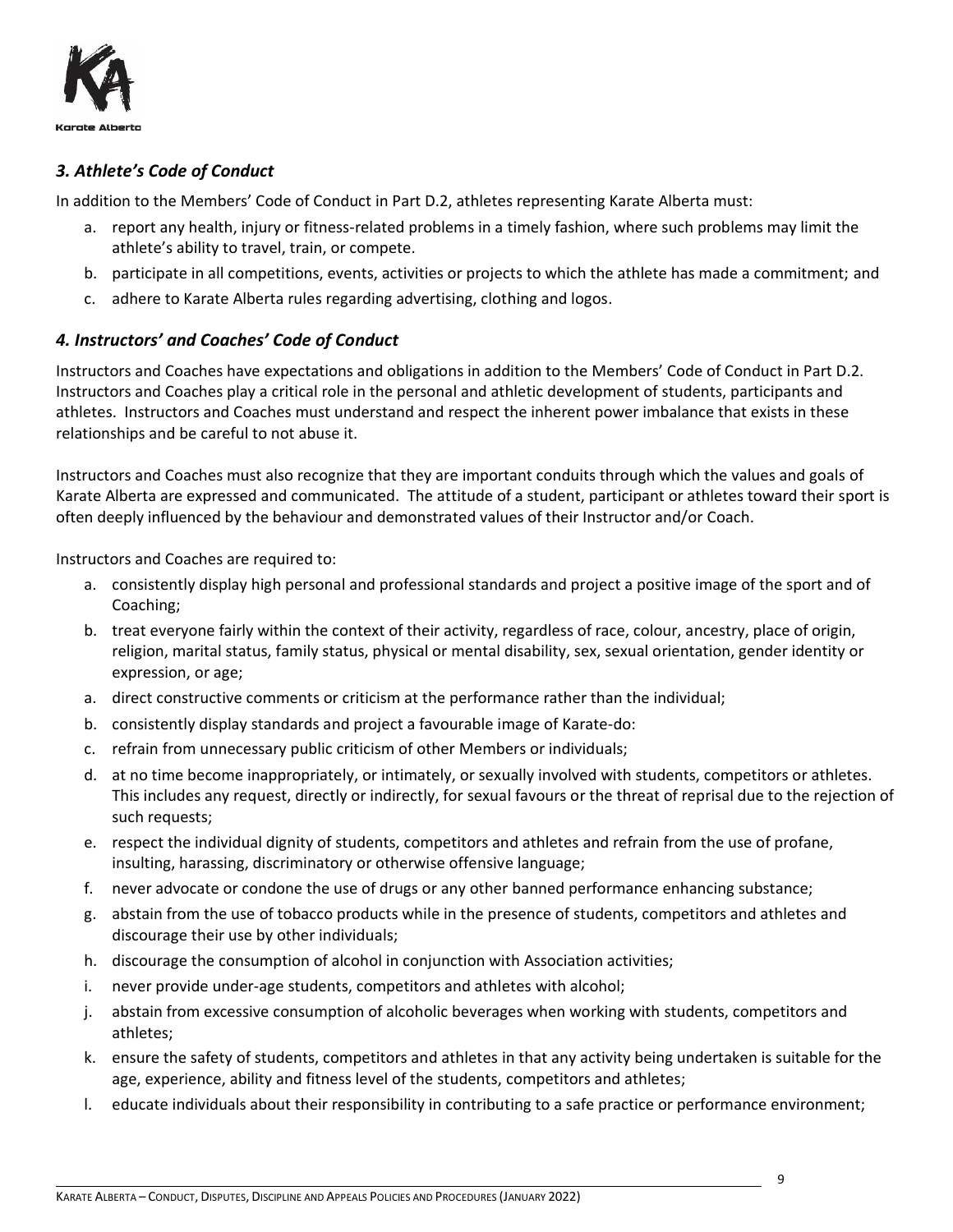

- m. actively assist in sustaining the present and future health of athletes by communicating and cooperating with registered medical practitioners in the diagnosis, treatment and management of injuries and other associated health or fitness problems;
- n. consider their future health and well-being as foremost when making decisions regarding an injured student, competitor or athlete's ability to continue training or competing;
- o. recognize and accept when to refer students, competitors and athletes to other Instructors, Officials or Coaches;
- p. refrain from recruiting students, competitors, or athletes away from other Member dojos;
- q. regularly seek ways of increasing personal development, self-awareness and a greater understanding of Karatedo;
- r. treat all other Members with due respect and encourage students, competitors and athletes to act accordingly. Actively encourage them to uphold the principles, ethics and rules of Karate-do;
- s. in the case of minors, communicate and cooperate with the parents or legal guardians of students, competitors and athletes, and where necessary involve them in decisions pertaining to their child's development;
- t. be aware of academic pressures being placed upon students, competitors and athletes and ensure that their activities permit them to pursue academic success; and
- u. take advantage of professional development and educational opportunities to ensure that they maintain awareness and understanding of the changes and evolution of coaching and instruction techniques.

# <span id="page-9-0"></span>*5. Officials' Code of Conduct*

Officials ensure the integrity and fairness of competitions. In addition to the Members' Code of Conduct, an Official shall:

- a. treat competitors, Coaches, other Officials, volunteers and spectators with respect and in doing so encourage reciprocal treatment;
- b. conduct all events according to the rules of Karate Alberta, with the integrity of the sport and each athlete's performance in mind;
- c. work in cooperation with other Officials, assisting less experienced colleagues, and refraining from public criticism of other Officials;
- d. avoid any behaviour that abuses the power imbalance inherent in an Official's position to:
	- i. establish or maintain a sexual relationship with an athlete, or
	- ii. encourage inappropriate physical or emotional intimacy with an athlete, regardless of the athlete's age;
- e. never advocate or condone the use of drugs or any other banned performance enhancing substance;
- f. never provide under-age students, competitors and athletes with alcohol;
- g. act professionally and support the actions of Karate Alberta at all times; and
- h. take advantage of professional development and educational opportunities to ensure that they maintain awareness and understanding of the changes in rules and evolution of officiating the sport.

## <span id="page-9-1"></span>*6. Karate Alberta Director and Committee Members' Code of Conduct*

The conduct of the leaders in the Association sets the tone and direction for the rest of the membership. Karate Alberta values should be well represented in the work and deeds of elected and appointed volunteers, who always must be above reproach. The Karate Alberta Directors and standing or ad hoc Committee Members must: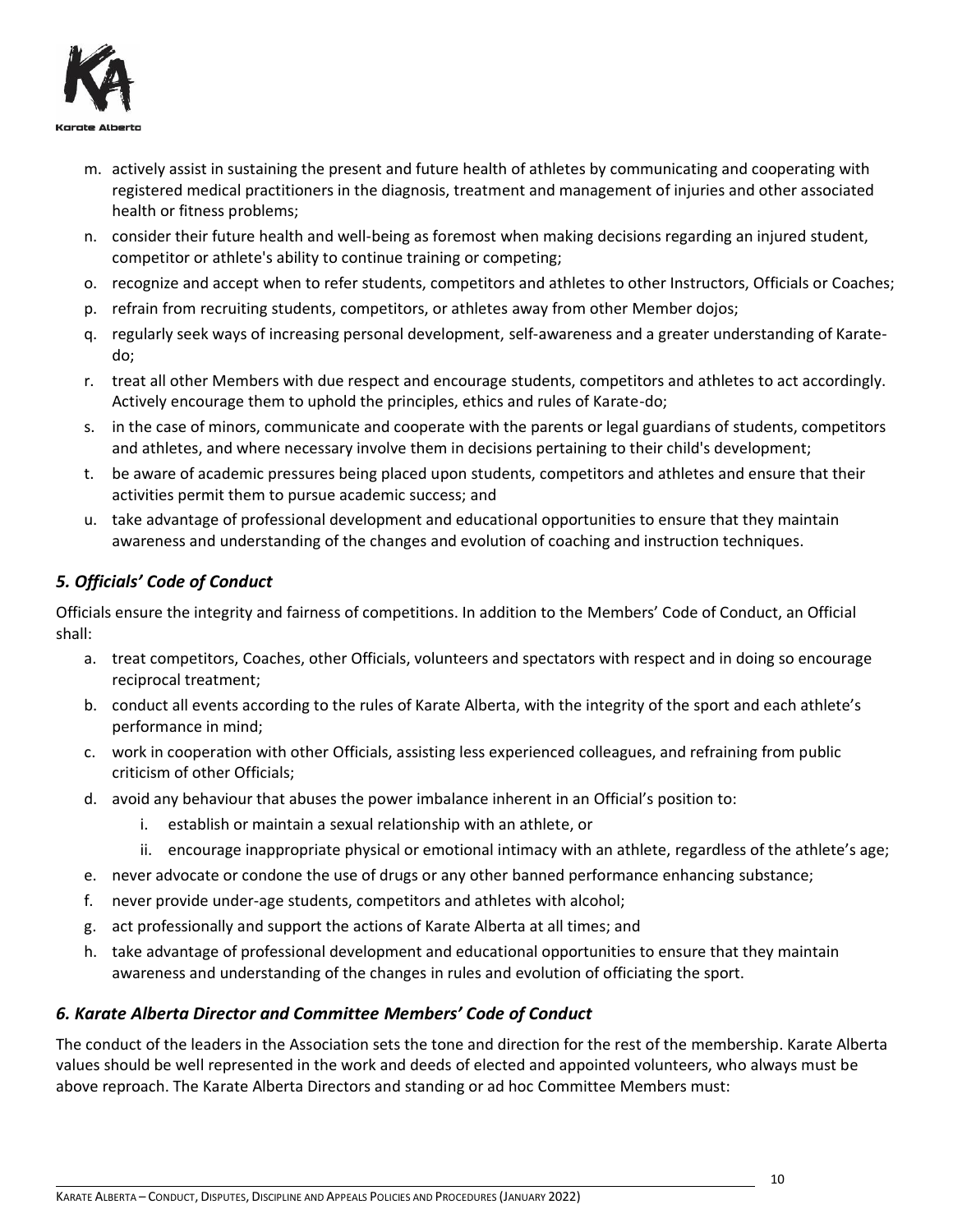

- a. represent the best interests of the organization as a whole, while respecting the needs and priorities of Club Members and other Members. Efforts should focus on the mission of the Association and not the individual's personal goals;
- b. not use the organization or serve on the Executive Committee or other Committees for his/her own personal advantage or for the individual advantage of his/her friends or supporters;
- c. abide by the Karate Alberta policies on confidentiality and conflict of interest;
- d. approach all Executive Committee and other Committee issues with an open mind, prepared to make the best decision for the Association;
- e. do nothing to violate the trust of those who elected or appointed him/her to the Executive Committee or other Committees; and
- f. never exercise authority as a Director or Committee Member except when acting in a meeting with the full Board or Committee, or as delegated by the Executive Committee or other Committee.

## <span id="page-10-0"></span>*7. Club Member Code of Ethics*

Club Members provide the focal point for participation and involvement with the sport. Each Club Member has a critical role in representing the sport of Karate with dignity, tradition and passion. Club Members shall:

- a. manage their club and its programs with the best interests of its students, athletes, instructors, Coaches and other Members at the forefront;
- b. emphasize fair play, stage appropriate skill development and provision of a healthy sport environment in all club activities;
- c. encourage professional development for Coaches and Instructors;
- d. ensure that Club Member participants are aware of the expectations of conduct as Members of Karate Alberta;
- e. govern their club with integrity, transparency and strong competency in operations; and
- f. abide by the Bylaws and policies of Karate Alberta.

## <span id="page-10-1"></span>*8. Attestation*

I acknowledge that I have read and understand the Karate Alberta Code of Conduct and I agree to abide by its provisions.

**NAME (print)**: \_\_\_\_\_\_\_\_\_\_\_\_\_\_\_\_\_\_\_\_\_\_\_\_\_\_\_\_\_\_\_\_\_\_ **DATE**: \_\_\_\_\_\_\_\_\_\_\_\_\_\_\_\_\_\_\_\_\_\_\_\_\_\_

| <b>SIGNATURE:</b> |  |
|-------------------|--|
|                   |  |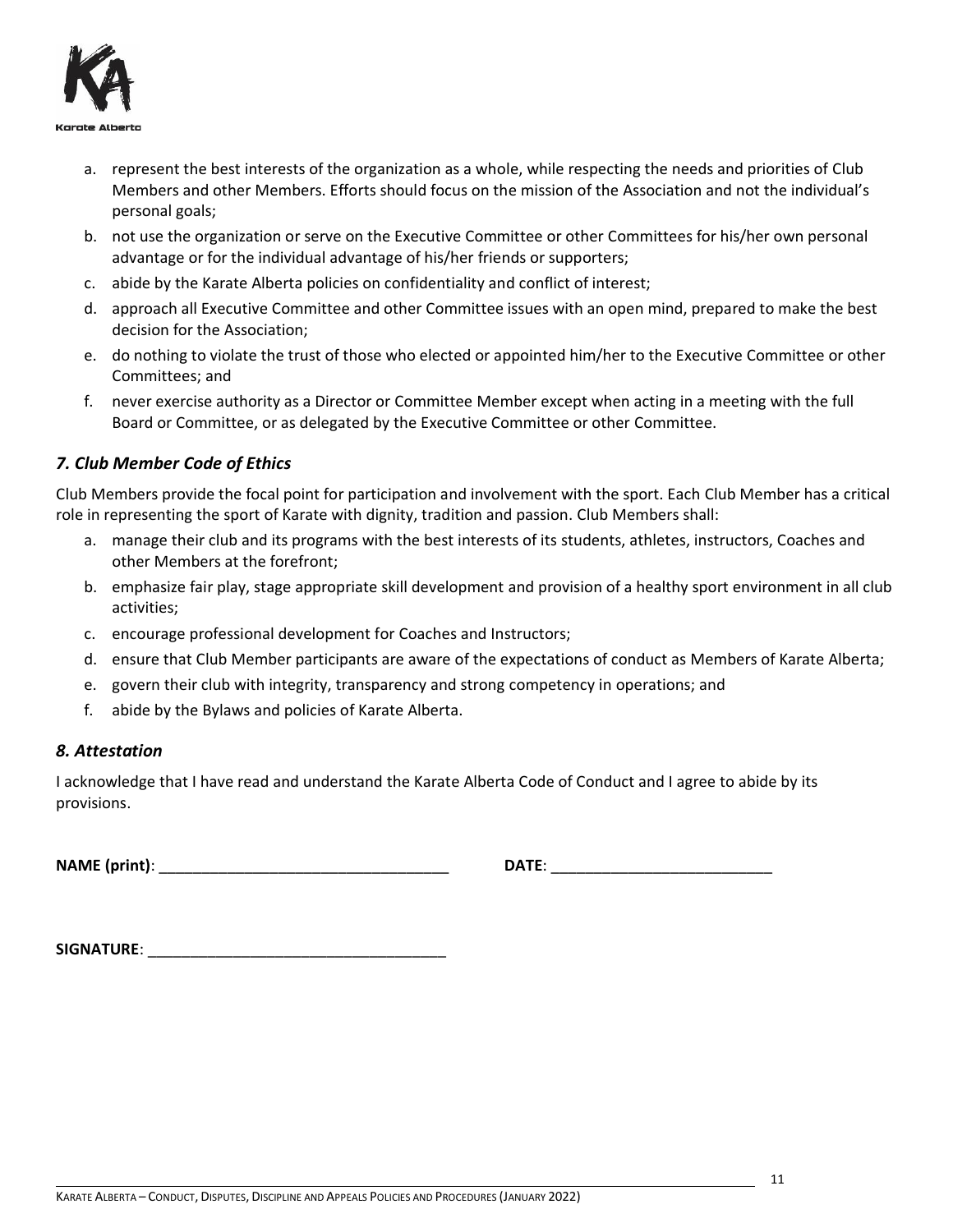

# <span id="page-11-0"></span>**PART E – DISCIPLINARY POLICIES AND PROCEDURES TO ADDRESS MISCONDUCT**

## <span id="page-11-1"></span>*1. General*

## <span id="page-11-2"></span>*1.1 Principles of Natural Justice*

The procedures followed under the policies of Karate Alberta shall adhere to the principles of natural justice, which means that:

- a. The parties will be advised of the provisions of this Policy;
- b. The parties will be given an opportunity to present evidence in support of their positions and to defend themselves against allegations;
- c. The issues will be clearly and concisely stated so that the parties are aware of the allegations;
- d. The parties will have the right to be represented at any stage of the process at their own expense;
- e. The parties will receive copies of all notices, statements, reports and decisions;
- f. The decision-makers have a duty to listen fairly to both sides and to reach a decision untainted by bias; and
- g. The parties have the right to an appeal pursuant to the provisions of the Appeals Policy.

#### <span id="page-11-3"></span>*1.2 Time Limitations*

The resolution of disciplinary concerns, disputes and appeals should proceed as expeditiously as possible within the specified time limits. However, failure to meet the specified time limits will not invalidate the process set out in these procedures.

## <span id="page-11-4"></span>*2. Confidentiality*

Subject to any limits or disclosure requirement imposed by law or required by the policies of Karate Alberta, including the policies contained herein, any and all information, oral and written, created, gathered, received or compiled during and through the course of a proceeding under these policies, including details regarding a proceeding itself, is to be treated as confidential by all parties; provided that decisions of the Appeals Panel (as defined hereafter) shall be made public unless the Appeals Panel determines otherwise.

## <span id="page-11-5"></span>*3. Representation by a Responsible Adult*

If a party is a minor (the "minor party"), or someone otherwise unable to speak for him or herself, a proceeding may be brought forward by a "Responsible Adult.", being a parent, guardian, or other adult of the person's choice who may speak on behalf of a minor party.

<span id="page-11-6"></span>The Responsible Adult will have the right to act on behalf of the minor party throughout the proceeding.

## *4. Conflict of Interest and Materiality*

Karate Alberta recognizes that some situations may present conflicts that are not materially harmful. As a result, Karate Alberta's Executive Committee or Executive Director, as appropriate, will address such situations on a case-by-case basis. All Members are responsible to report to Karate Alberta all instances of real or perceived conflict so that a determination can be made as to whether the particular instance is in fact harmful to Karate Alberta or its Members.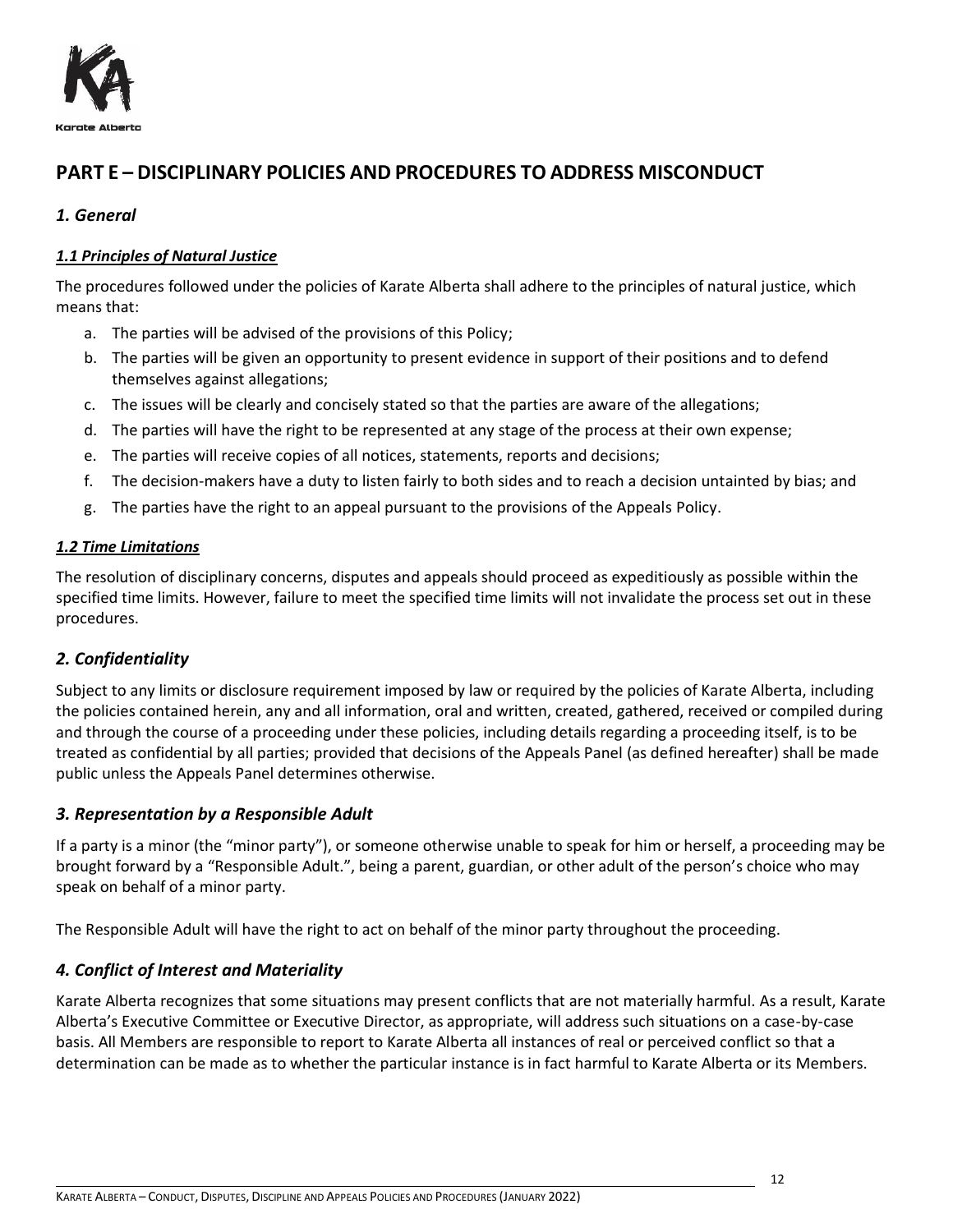

## <span id="page-12-0"></span>*5. Types of Conduct Infractions*

Failure by a Member to achieve the expected conduct standard set out above may result in an infraction and the imposition of discipline. Infractions are divided into two types; Minor Infractions and Major Infractions, which are dealt with using different procedures.

#### <span id="page-12-1"></span>*5.1 Minor Infractions*

Minor Infractions are single incidents of failing to achieve the expected standards of conduct that generally do not result in harm to others. Examples of Minor Infractions include, but are not limited to:

- a. Single instances of failing to meet the standards of conduct set out in section D-3;
- b. Single instances of disrespectful comments or behaviour directed towards others;
- c. Single instances of unsportsmanlike conduct;
- d. Having an unexcused lateness or absence from Karate Alberta events or portions of events and activities at which attendance is expected or required; and
- e. Single instances of non-compliance with the policies and rules of Karate Alberta.
- f. Infractions of the Code of Conduct Part D

#### <span id="page-12-2"></span>5.1.1 Dealing with Minor Infractions

All disciplinary situations involving Minor Infractions will be dealt with by the appropriate person having authority over the Member involved. This person may include, but is not limited to, a Member of the Tournament Committee, the Karate Alberta Technical Director, or a Karate Alberta Board Member.

#### <span id="page-12-3"></span>*5.2 Major Infractions*

Major Infractions are instances of failing to achieve the expected standards of conduct that result, or have the potential to result, in harm to other persons, to Karate Alberta or to the sport of karate. Examples of Major Infractions include, but are not limited to:

- a. Repeated Minor Infractions;
- b. Activities or behaviours that interfere with a competition or with any athlete or Coach's preparation for a competition;
- c. Pranks, jokes or other activities that endanger the safety of others, including hazing;
- d. Deliberate disregard for the policies and rules of Karate Alberta;
- e. Conduct that intentionally damages the image, credibility or reputation of Karate Alberta, including entering into a conflict of interest;
- f. Behaviour that constitutes harassment or sexual misconduct; and
- g. Abusive use of alcohol, any use of alcohol by minors, use of illicit drugs and narcotics, or use of banned performance enhancing drugs or methods.
- h. Infractions of the Code of Conduct Part D

#### <span id="page-12-4"></span>5.2.1 Dealing with Major Infractions

Major Infractions will be reviewed and decided using the disciplinary procedures set out in this Policy.

a. *Within Competition:* Major Infractions that occur within competition and are reported or discovered at that time, may be dealt with immediately by the appropriate person having authority, such as the Tournament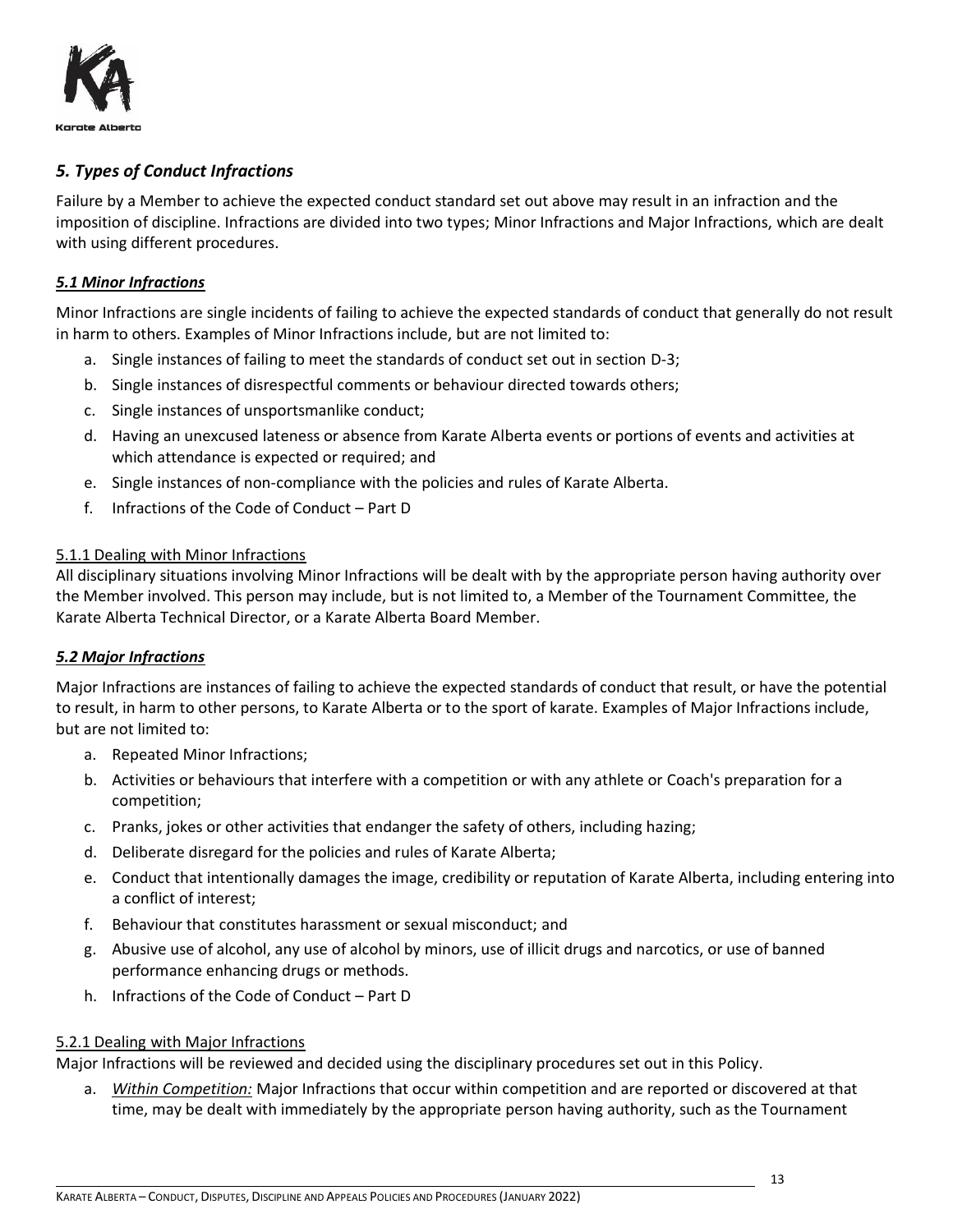

Director, the Tournament Committee or a Karate Alberta Board Member. In such situations, disciplinary sanctions will be for the duration of the competition only. Further sanctions may be applied but only after review of the matter using the disciplinary procedures set out in this Policy.

b. *Outside of Competition:* Major Infractions that occur inside competition and are not discovered or reported, or occur outside competition, will be managed in accordance with this Policy Part F.6 and onward.

## <span id="page-13-0"></span>*6. Reporting a Conduct Infraction*

## <span id="page-13-1"></span>*6.1 Submission in Writing*

Any individual ("Complainant") may report a complaint of a conduct infraction ("Complaint") to [complaints@karateab.org](mailto:complaints@karateab.org) or a Senior Representative of Karate Alberta as soon as possible after the infraction occurring. Such complaints must be in writing using the *Complaint Form for Misconduct* (Appendix A). A 'Senior Representative' is the Tournament Director (only if occurring at a competition), Executive Director, or the President of Karate Alberta, or a Member of the Board of Directors, or Executive Committee of Karate Alberta.

The President will be advised that a Complaint has been received in order to activate section 7 below.

After receiving a notice of a Complaint regarding the conduct of a Club Member, the Association will forward a letter acknowledging the Complaint and write to the Club Member of concern ("Respondent") requesting all particulars of the situation. The matter will then be addressed at the next meeting of the Executive Committee.

## <span id="page-13-2"></span>*7. Case Manager*

Upon receipt of a Complaint, the Executive Committee shall appoint a Case Manager within 48 hours. The Case Manager is a difficult role and should only be assigned to an experienced third party.

## <span id="page-13-3"></span>*7.1 Role of the Case Manager*

The Case Manager is an independent third party whose role is:

- a. To serve in an unbiased capacity;
- b. To provide information about the resources and support available to the parties; and
- c. To facilitate and administer the process under this Policy up to and including conducting investigations into complaints. The Case Manager must not have any personal or professional involvement with the parties involved in the complaint and no prior involvement with the matter under consideration.

#### <span id="page-13-4"></span>*7.2 Notice to Respondent*

The Case Manager will advise the Respondent that a Complaint has been filed against them, and that Karate Alberta will be following the policies and procedures outlined herein to handle the Complaint. The Respondent will be given an opportunity to speak to the Complaint, and to address the Discipline Committee if the Complaint gets to that stage.

## <span id="page-13-5"></span>*7.3 Case Manager Alternatives*

The Case Manager will review the Complaint and will conduct, or appoint an investigator to conduct, an investigation into the allegations to determine the validity of the Complaint.

a. If the Complaint is not found to be complete or is not valid or is considered to be trivial, vexatious or untimely, the Case Manager will provide the Investigation Report to the Executive Committee with a recommendation to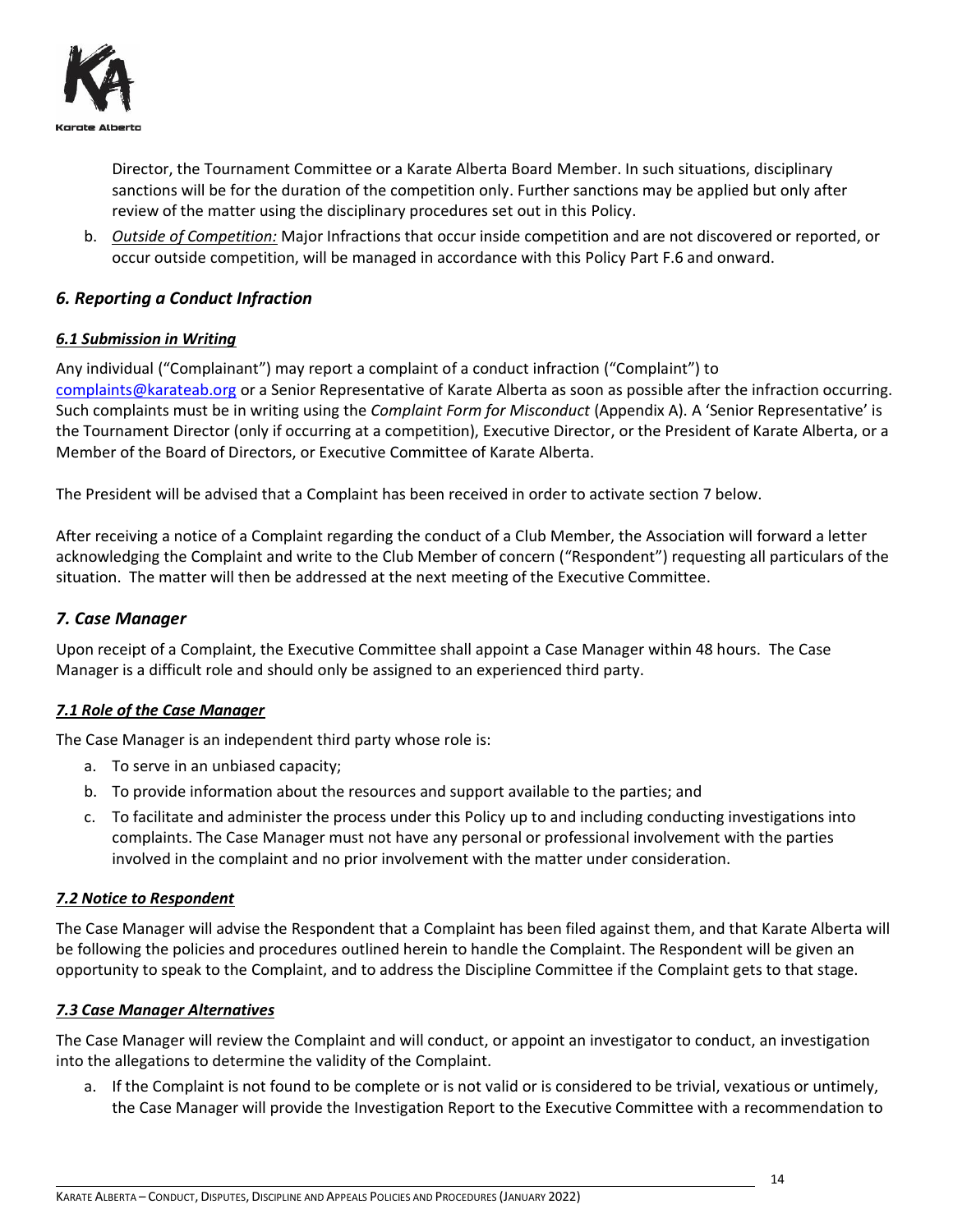

dismiss the Complaint. The Complainant and Respondent will be informed. The Executive Committee must respond with their decision with 7 days of receiving the recommendation;

- b. If it is found that the Complaint does not fall within the jurisdiction of this Policy, the Case Manager will refer it the appropriate body having jurisdiction, and inform the Complainant and Respondent of that referral;
- c. If it is found that the Complaint should be dealt with informally as a Minor Infraction, the matter will be referred to the appropriate person or committee, and the Complainant and Respondent informed of the referral; or
- d. if the Complaint is found to be a Major Infraction, the Case Manager will refer the matter to a Discipline Committee, along with the Investigation Report listing the infractions and any recommendations. The Complainant and the Respondent will be informed of the referral.

## <span id="page-14-0"></span>*7.4 Appeal of a Case Manager's Decision*

If the Complainant is not satisfied with the decision of the Case Manager, the Complainant may appeal that decision directly to the Executive Committee, who will either refer the matter to a Discipline Committee or reject the appeal by accepting the Case Manager's recommendation.

#### <span id="page-14-1"></span>*8. Discipline Committee*

Three (3) members of the Discipline Committee will be appointed by the President from a roster maintained by Karate Alberta. If the President is named in the Complaint, or has a conflict, the committee appointments will be made by the Vice President. In any event, no members of the Discipline Committee shall have any personal or professional involvement with the parties involved in the complaint and no prior involvement with the matter under consideration.

#### <span id="page-14-2"></span>*8.1 Discipline Committee Procedures*

The Discipline Committee has an overall responsibility to ensure procedural fairness is respected at all times during the disciplinary process and to carry out this process in a timely manner.

- a. Depending on the circumstances of the Complaint, the Discipline Committee may authorize further investigation into the alleged infraction.
- b. The Discipline Committee may determine that an alleged infraction is of such seriousness as to warrant suspension of the Member, pending a hearing and a disciplinary decision.
- c. The Discipline Committee will determine the format of the disciplinary process, which may involve an oral hearing in person, an oral hearing by telephone, a hearing based on written submissions or a combination of these methods.
- d. The Member will be given reasonable notice of the format as well as day, time and place of the hearing; will receive a copy of the Investigation Report if an investigation was carried out; may be accompanied by a representative; and will have the right to present evidence and argument before the Discipline Committee.
- e. After hearing the matter, the Discipline Committee will reach a decision as to whether an infraction has occurred and if it has, what penalty should be invoked.
- f. The Discipline Committee will issue a written decision within 5 days, including reasons, for distribution to the Respondent, the Complainant, and the Case Manager. If the any party involved is not satisfied with the result, they may appeal in writing and as per the Part G Appeal Policy contained in this document.
- g. If after 15 days no written appeal has been delivered to the Executive Director or the President, as per Part G 3.1, the ruling of the Discipline Committee shall stand and be deemed final and binding upon the parties.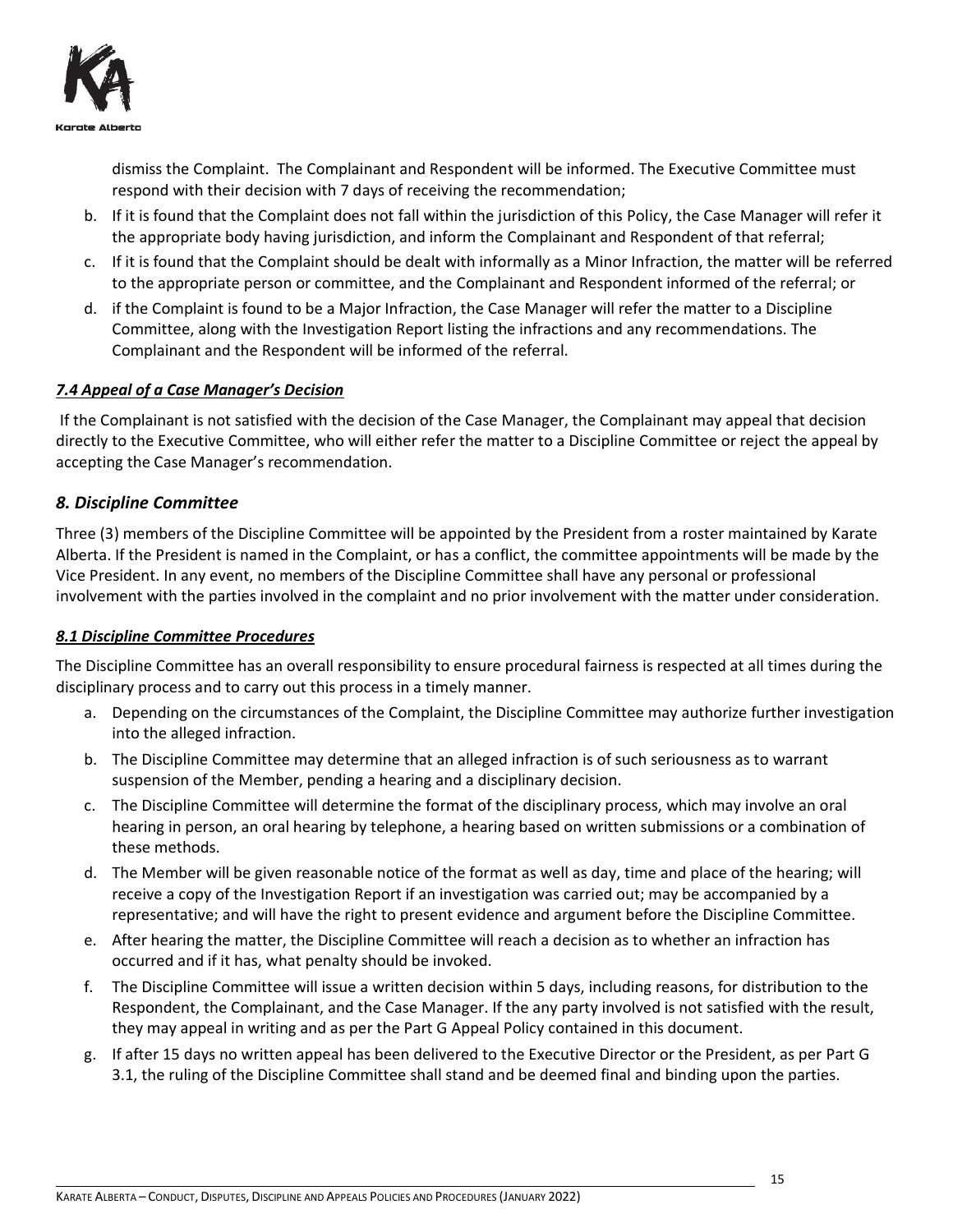

#### <span id="page-15-0"></span>*8.2 Potential Disciplinary Penalties*

The following are examples of disciplinary penalties that may be applied, singly or in combination, where it is found that an infraction has occurred:

- a. Verbal or written reprimand;
- b. Request for a verbal or written apology;
- c. Service or other voluntary contribution to Karate Alberta;
- d. Removal of certain privileges of Membership or employment;
- e. Suspension from certain events, which may include suspension from the current competition or from future teams or competitions;
- f. Suspension from certain Karate Alberta activities such as competing, coaching or officiating for a designated period of time;
- g. Removal of funding;
- h. Suspension from all Karate Alberta activities for a designated period of time; or
- i. Expulsion from Membership.

It is understood that the above are representative penalties only and that they may be modified to fit the circumstances of the infraction.

#### <span id="page-15-1"></span>*8.3 Communication of the Discipline Committee Decision*

- a. the Club Member of the Respondent will be informed of the disciplinary decision and action taken (if any);
- b. the Discipline Committee may recommend publication of its decision; OR
- c. where the conduct being reviewed by this Policy is of a sensitive nature, the Discipline Committee and Karate Alberta will keep all proceedings under the Policy confidential, except where publication is ordered as part of the sanction, is stipulated by the Canadian Anti-Doping Program, is required by law, or is in the best interests of the public.

#### <span id="page-15-2"></span>*8.4 Independent Advice*

In fulfilling its duties, and with the approval of the Executive Director or the President, the Discipline Committee may obtain independent advice, including legal counsel.

## <span id="page-15-3"></span>*9. Criminal Convictions*

A Member's conviction for any of the following Criminal Code offenses will be deemed a Major Infraction under this Policy and will result in expulsion from Karate Alberta in accordance with the Bylaws:

- a. Child pornography offences;
- b. Any sexual offences involving a minor;
- c. Any offence of assault involving a minor;
- d. Any offence of physical or psychological violence involving a minor; or
- e. Any offence involving trafficking of illegal drugs or substances listed on the Canadian Anti-Doping Program's Prohibited List.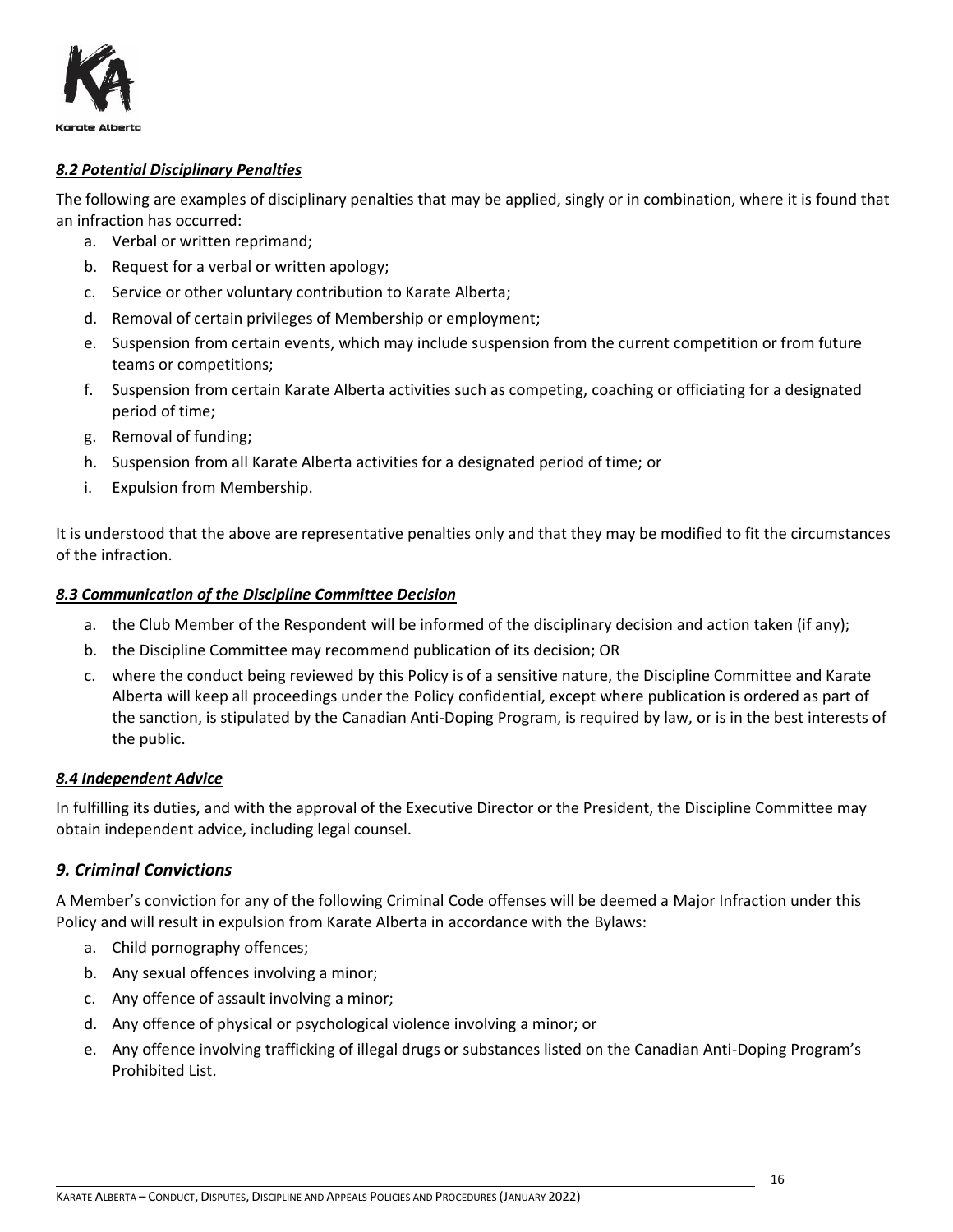

## <span id="page-16-0"></span>*10. Appealing a Disciplinary Decision*

Appeals of decisions rendered under this Policy will be dealt with using the Karate Alberta Part G. Appeals Policy.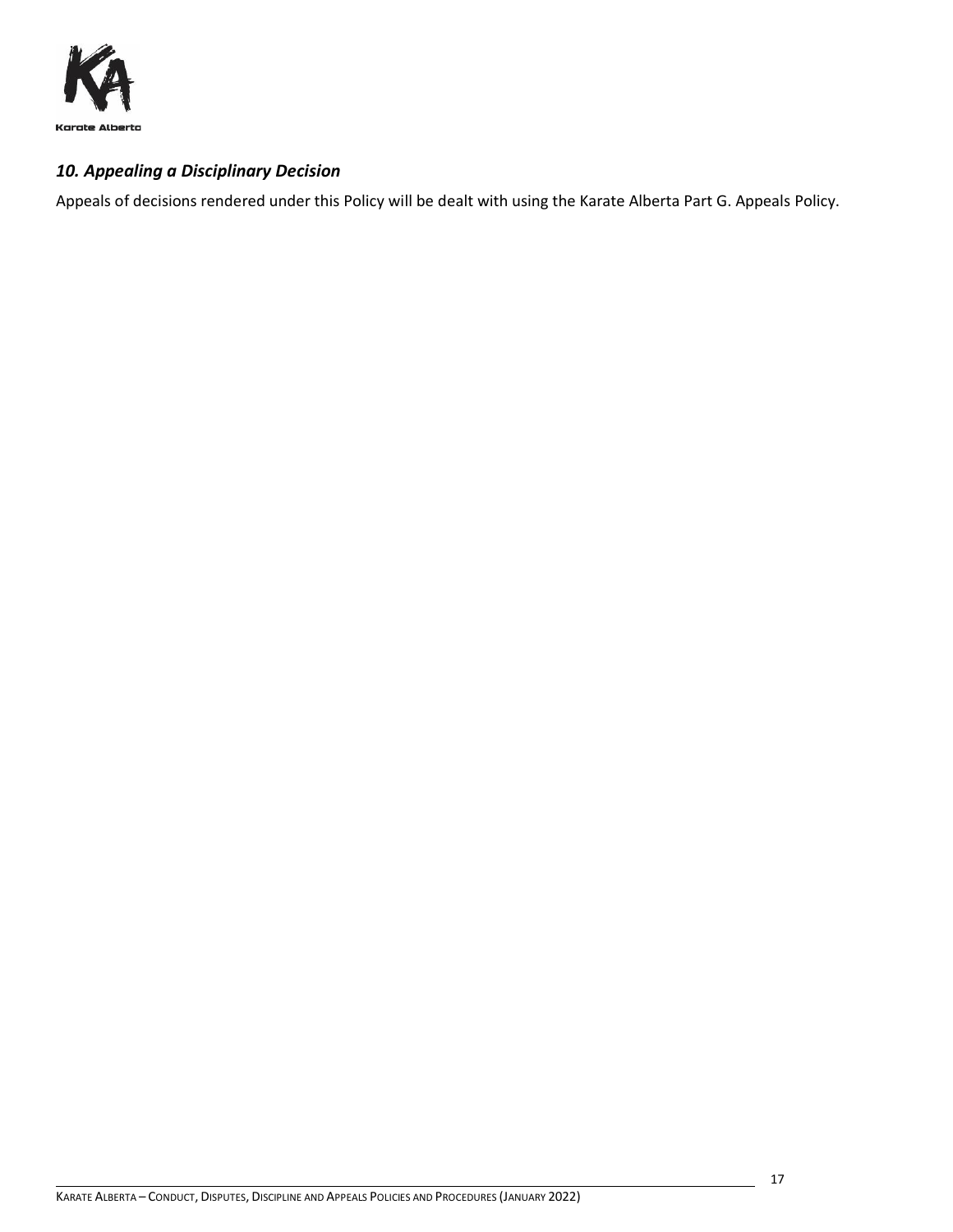

# <span id="page-17-0"></span>**PART F – DISPUTE RESOLUTION POLICIES AND PROCEDURES**

## <span id="page-17-1"></span>*1. Purpose*

This Policy provides the parameters and procedures for effective dispute resolution within Karate Alberta for instances and issues that do NOT fall under misconduct or under the limitations described in 2.3 below. It is intended that this Policy will be used to resolve issues and concerns relating to Executive Committee or Standing Committee decisions, organizational policies other than misconduct and other matters such as technical decisions, funding decisions, team selection or eligibility matters.

## <span id="page-17-2"></span>*2. Scope of the Policy*

## <span id="page-17-3"></span>*2.1 Application Across Membership*

This Policy applies to all categories of Members in Karate Alberta and all individuals participating in activities of Karate Alberta, including without limitation, athletes, Coaches, Officials, Directors, Officers, team managers, staff and volunteers.

## <span id="page-17-4"></span>*2.2 Examples of Disputes*

For the purposes of this Policy, a dispute may arise due to:

- a. an incident occurring at sporting events, competitions or training sessions;
- b. an incident occurring at Karate Alberta's business or sport functions, such as meetings, conferences, training sessions, workshops or social functions;
- c. an incident occurring during work- or sport-related travel;
- d. an incident occurring via the telephone, electronic and/or other telecommunication devices;
- e. decisions made by a Committee or the Executive Committee that affect an individual's eligibility for or selection to a Karate Alberta team or Karate Alberta event, or to receive Karate Alberta funding; or
- f. a result of work or sport-related responsibilities or a work or sport-related relationship.

## <span id="page-17-5"></span>*2.3 Limitations of the Dispute Resolution Policy Scope*

This Policy does not apply to matters that are:

- a. misconduct under Part D of this Policy, which should be dealt with under Part E;
- b. doping offences, which are dealt with through the Canadian Anti-Doping Program; or
- c. commercial matters for which another dispute resolution process exists under a contract or applicable law, including employment law.

## <span id="page-17-6"></span>*3. Request for Review*

## <span id="page-17-7"></span>*3.1 Written Submission*

A Complainant seeking resolution of a dispute under this Policy shall submit a written request using the Karate Alberta *Request for Review Form for Disputes* (Appendix B) to the Executive Director or the President of Karate Alberta or any person in a similar staff or volunteer position within Karate Alberta, within 15 days of the date of the matter arising.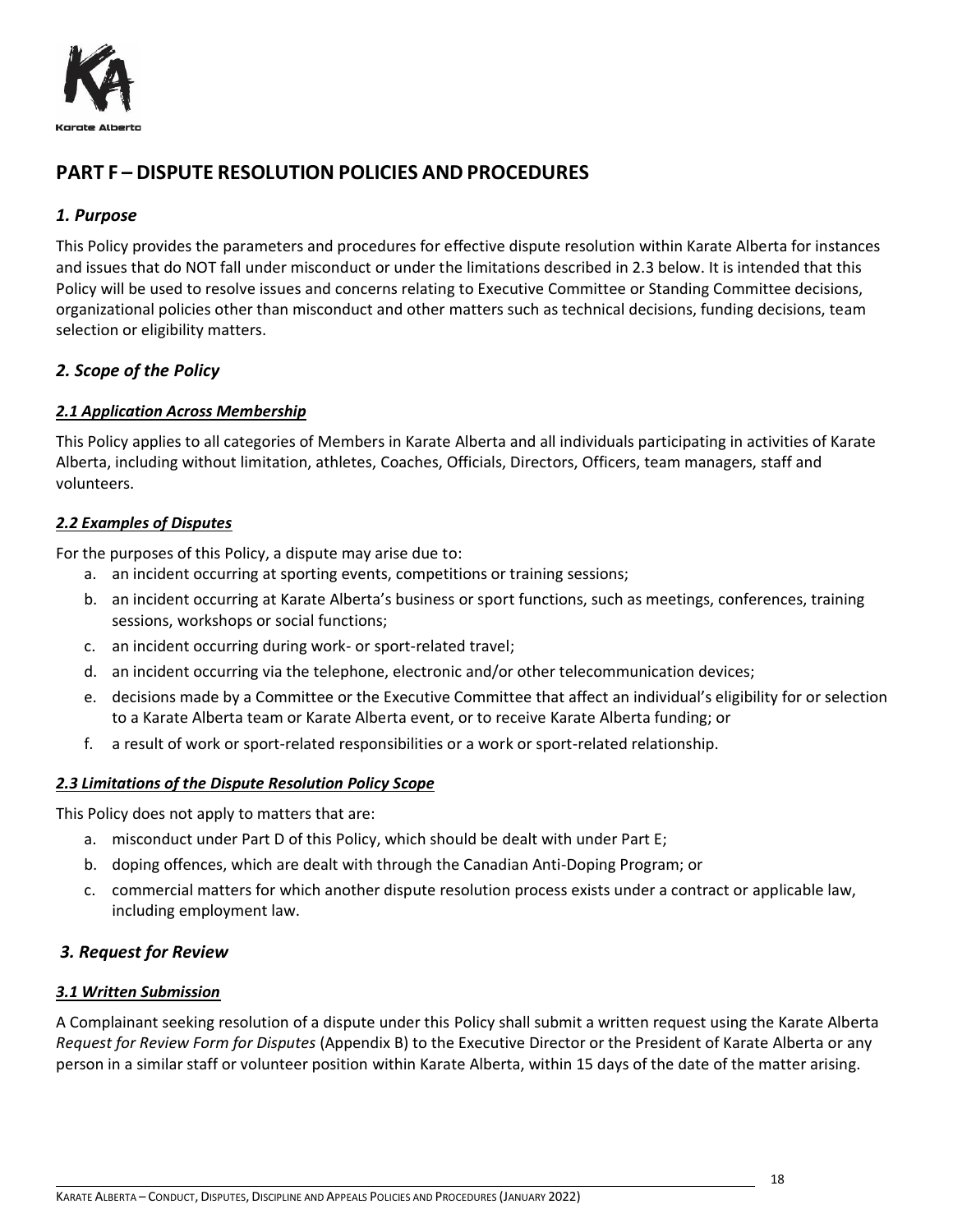

#### <span id="page-18-0"></span>*3.2 Extension of Timeline*

If a Complainant wishes to submit a Request for Review Form for Disputes ("Request for Review") beyond this time limit, it must be accompanied by a written request stating reasons for the extension. The decision to allow the extension of time shall be made by the Case Manager and shall be final.

#### <span id="page-18-1"></span>*3.3 Respondent to the Request for Review*

Depending on the issue, concern or decision being reviewed, the "Respondent" to the Request for Review may be an Member, President, Officer, Director, the Executive Committee, the Executive Director or other staff member, an operational or programming committee or the Association itself, represented by the President.

## <span id="page-18-2"></span>*4. Case Manager*

Upon receipt of the Request for Review, the President or Vice President shall appoint a Case Manager. The Case Manager must not have any personal or professional involvement with either the Complainant or Respondent and no prior involvement with the matter under consideration. The Case Manager may be external to the Association if necessary to ensure no conflict.

#### <span id="page-18-3"></span>*4.1 Role of the Case Manager*

The Case Manager shall:

- a. Serve in an unbiased capacity;
- b. Provide information about the resources and support available to the parties involved in the dispute;
- c. Seek to facilitate an informal and/or formal resolution of the Request for Review;
- d. Undertake such investigation as the Case Manager considers necessary in connection with the Request for Review;
- e. Make recommendations to the Executive Committee of Karate Alberta for resolution of the dispute and such further action as the Case Manager may consider necessary or desirable.

#### <span id="page-18-4"></span>*5. Investigation and Report to the Board*

#### <span id="page-18-5"></span>*5.1 Advising the Respondent of the Request for Review*

The Case Manager will inform the Respondent of the Request for Review and provide them with a copy of the Request for Review submission.

#### <span id="page-18-6"></span>*5.2 Other Parties*

If the Request for Review concerns a review of team or event selection or funding, other individuals may be impacted by the eventual outcome. They should be advised that they are an "other party" to the Request for Review and may become part of any investigation conducted.

#### <span id="page-18-7"></span>*5.3 Informal Resolution*

The Case Manager will first meet in person or electronically with the Complainant and Respondent and attempt to reach a resolution informally. Other parties may be asked to comment on the Request for Review as part of the informal resolution.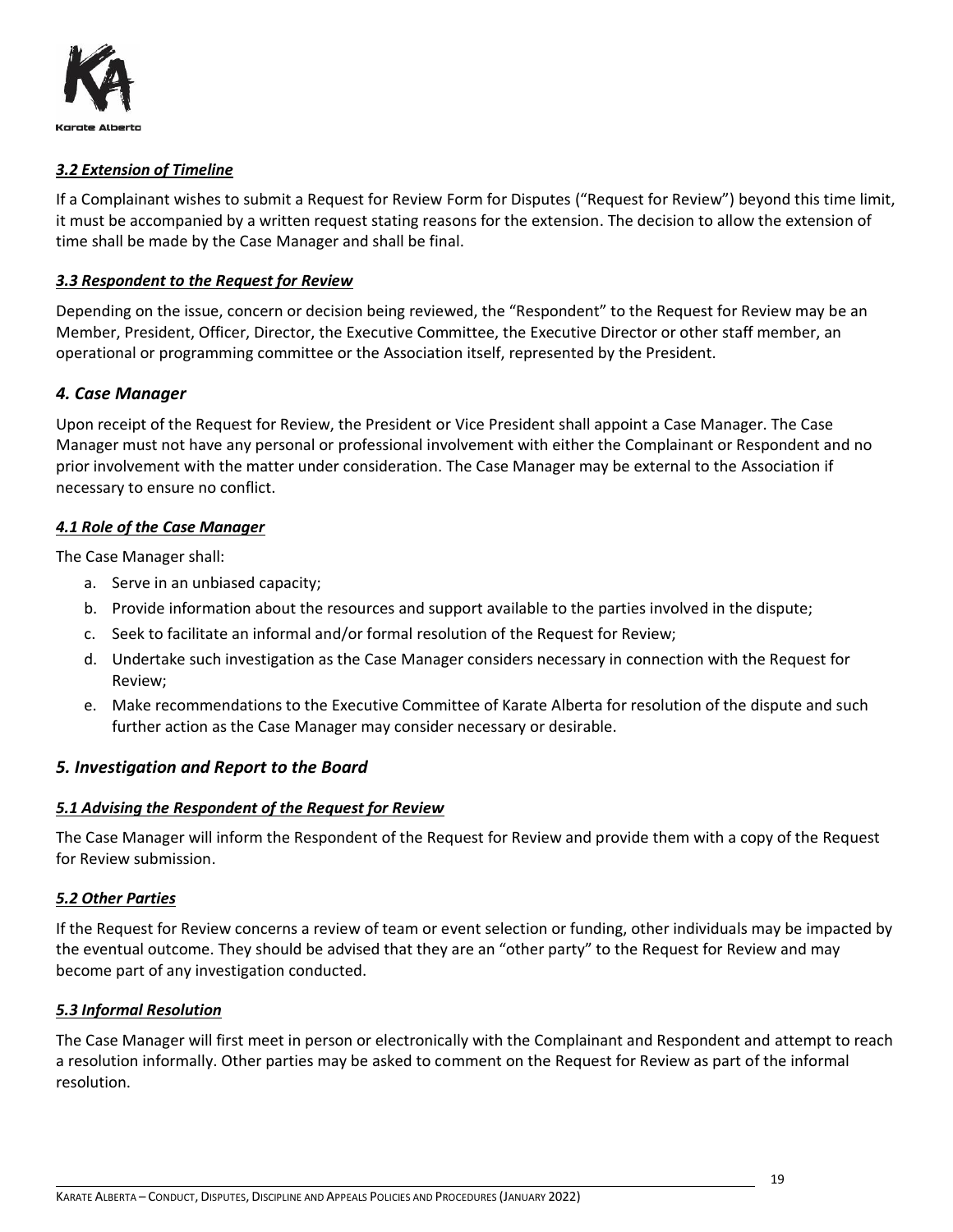

#### <span id="page-19-0"></span>*5.4 Further Investigation*

Where the Case Manager is unable to informally resolve the dispute to the satisfaction of the parties, he/she shall undertake such further investigation as to the facts and circumstances of the dispute as he/she considers necessary and advisable.

#### <span id="page-19-1"></span>*5.5 Submission of Report to the Executive Committee*

Upon conclusion of the investigation, the Case Manager shall prepare a report to the Executive Committee of Karate Alberta. The report will include, but not necessarily be limited to:

- a. recommended resolution for decisions made that do not follow current policies and procedures;
- b. recommended resolution for policies misinterpreted or leading to ambiguity;
- c. recommended resolution for issues between individuals that are not misconduct based on Part D of this Policy document; and
- d. recommendations for any other measures considered appropriate, to resolve the dispute and prevent similar future issues or concerns. A copy of the report shall be provided to the parties.

#### <span id="page-19-2"></span>*5.6 Decision of the Executive Committee*

As soon as practical after receipt and review of the report, the Executive Committee of Karate Alberta shall, in a timely manner, determine to take such action as it sees fit. A copy of such decision shall be provided within seven (7) days to the parties to the dispute, the Executive Director, and the Case Manager.

#### <span id="page-19-3"></span>*6. Appeals*

Appeals of decisions rendered under this Policy will be dealt with using the Part G. Appeals Policy.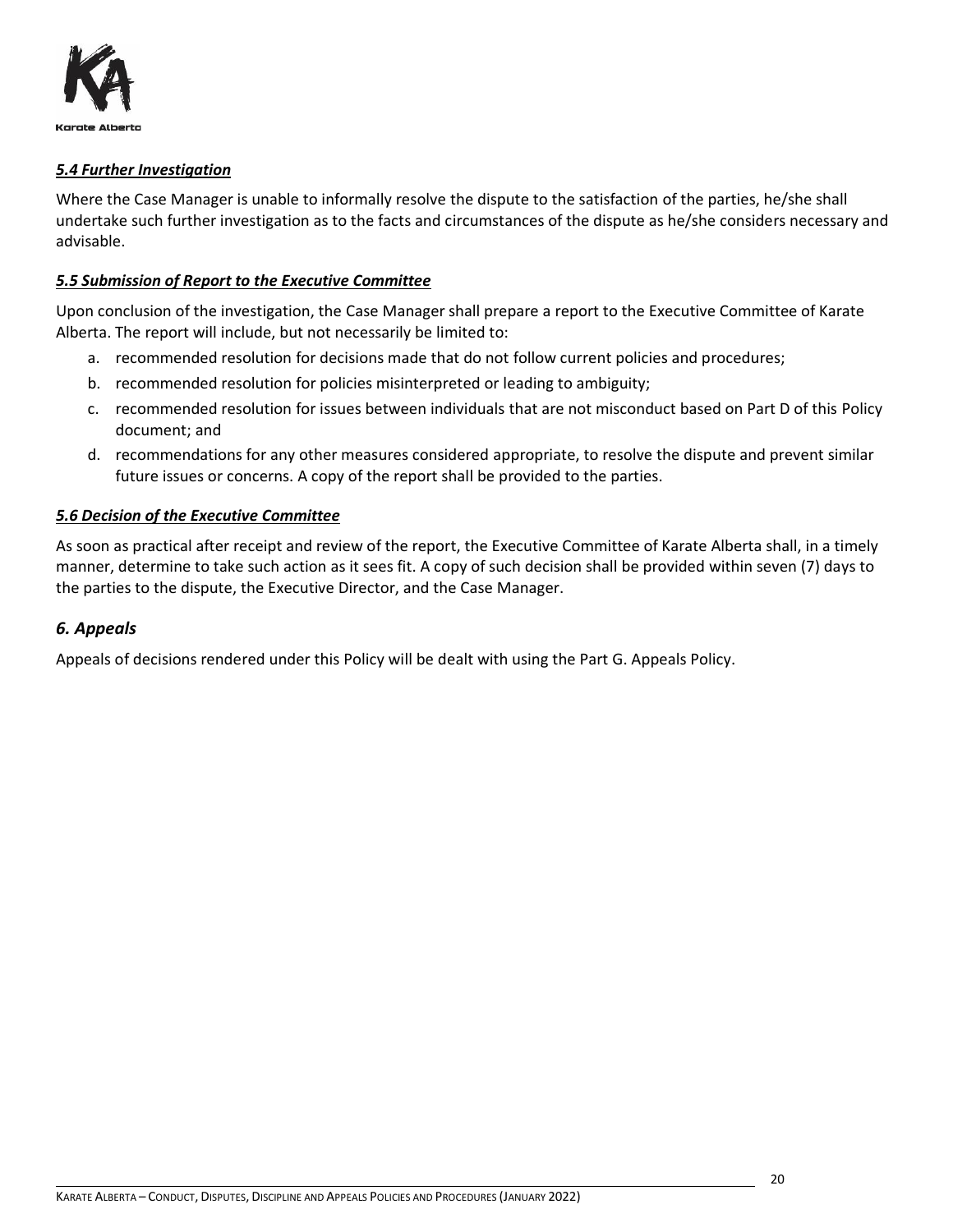

# <span id="page-20-0"></span>**PART G – APPEALS POLICY AND PROCEDURES**

## <span id="page-20-1"></span>*1. Purpose*

The purpose of this Policy is to enable appeals from decisions to be dealt with fairly, expeditiously and affordably, within Karate Alberta and without recourse to legal proceedings.

## <span id="page-20-2"></span>*2. Scope of the Policy*

## <span id="page-20-3"></span>*2.1 Application Across Membership*

This Policy applies to all categories of Membership in Karate Alberta and all individuals participating in activities with or employed by Karate Alberta, including without limitation, athletes, Coaches and instructors, officials, volunteers, directors, officers, team managers, medical and other support personnel, administrators, staff and contract personnel of Karate Alberta ("Individual").

#### <span id="page-20-4"></span>*2.2 Individual's Right to Appeal*

An Individual who is directly affected by a decision of the Board of Directors, of any other Committee of the Board of Directors, or of anybody or individual who has been delegated authority to make decisions on behalf of the Board of Directors or Karate Alberta, will have the right to appeal that decision, provided there are sufficient grounds.

#### <span id="page-20-5"></span>*2.3 Limitations of Policy*

This right to appeal will not apply to decisions relating to:

- a. infractions for doping offences, which are dealt with through the Canadian Anti-Doping Program;
- b. eligibility or team selection matters that are within the jurisdiction of entities other than Karate Alberta;
- c. matters of budgeting, budget implementation, or operational structure;
- d. matters that are decided by the general Membership of Karate Alberta;
- e. commercial matters for which another dispute resolution process exists under a contract or applicable law, including employment law;
- f. the rules of the sport of Karate; and/or
- g. any decision made under Section 5 (Grounds for Appeal) of this Policy.

## <span id="page-20-6"></span>*3. Notice of Appeal*

#### <span id="page-20-7"></span>*3.1 Submission of Notice of Appeal*

Members who wish to appeal a decision will have 15 days from the date on which they received notice of the decision, to submit in writing a Notice of Appeal to the Executive Director, and/or the President of Karate Alberta.

#### <span id="page-20-8"></span>*3.2 Notice of Appeal Information*

The Notice of Appeal will contain the contact information for the Appellant, the name of the Respondent (the individual or body whose decision is being appealed), grounds for the appeal, a summary of the evidence that supports these grounds, and the remedy or remedies requested.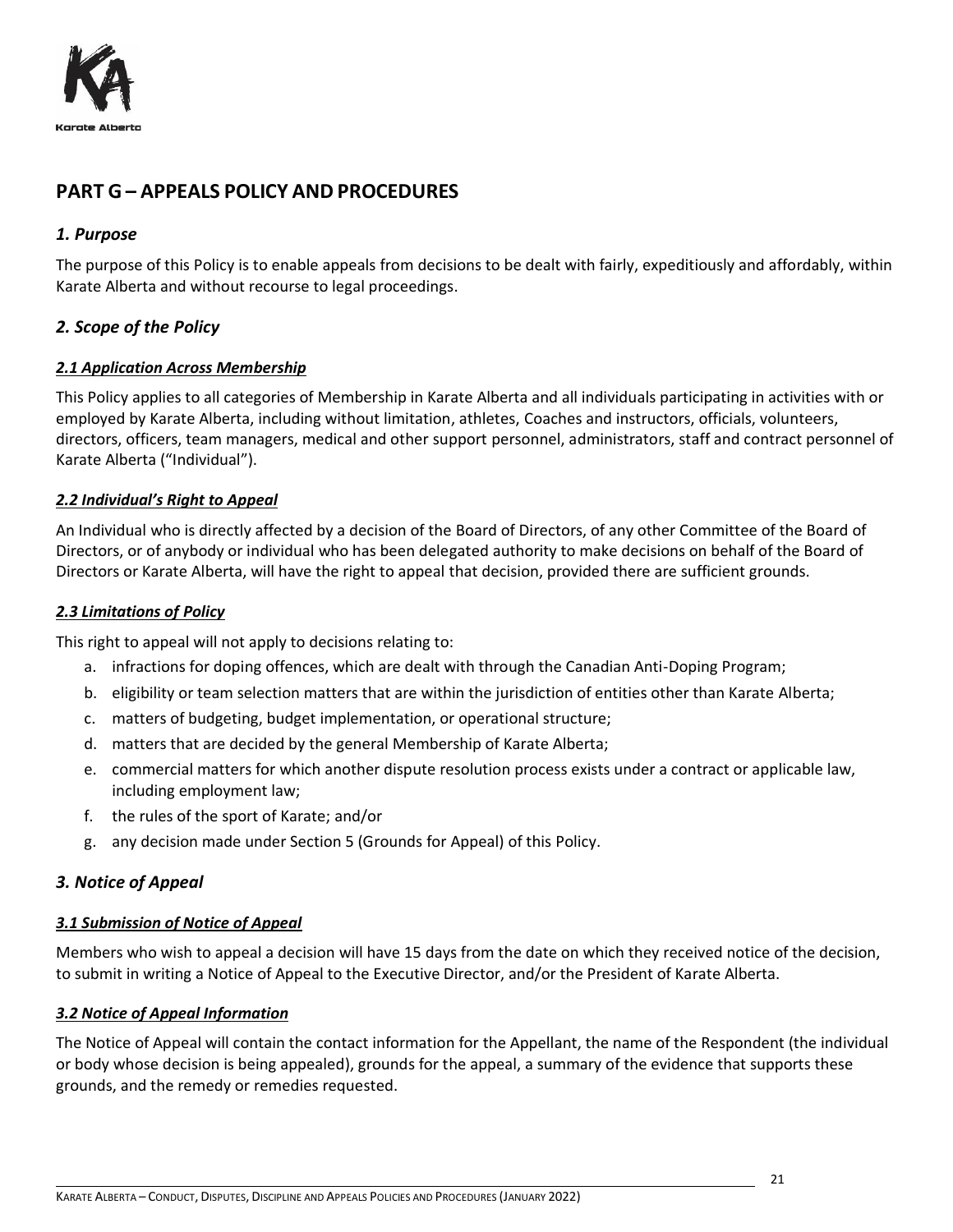

## <span id="page-21-0"></span>*3.3 Requesting Postponement of Prior Decision During Appeal Procedures*

At the time of delivering the Notice of Appeal, the Appellant may also submit a written request for an Appeals Panel (as defined below) to rule that any penalties or consequences related to the decision under appeal be held in abeyance until after the hearing.

#### <span id="page-21-1"></span>*4. Appeals Manager*

<span id="page-21-2"></span>Upon receipt of a Notice of Appeal, the President shall appoint an Appeals Manager within 48 hours.

#### *4.2 Role of Appeals Manager*

The role of the Appeals Manager is:

- a. to serve in an unbiased capacity;
- b. to provide information about the resources and support available to the parties; and
- c. to facilitate and administer the process for appeals. The Appeals Manager must not have any personal or professional involvement with either the Appellant or Respondent and no prior involvement with the matter under consideration.

#### <span id="page-21-3"></span>*5. Grounds for Appeal*

Not every decision may be appealed. Decisions may only be appealed, and appeals may only be heard, on procedural grounds. Procedural grounds are strictly limited to the Discipline Committee (for misconduct), or the Executive Committee (for a dispute):

- a. making a decision for which it did not have authority or jurisdiction as set out in governing documents;
- b. failing to follow procedures as laid out in the Bylaws or approved policies of Karate Alberta;
- c. making a decision that was influenced by bias, where bias is defined as 'a lack of neutrality to such an extent that the decision-maker is unable to consider other views, or made a decision that was influenced by factors unrelated to the merit of the decision; or
- d. making a decision that is grossly unreasonable or unfair.

## <span id="page-21-4"></span>*6. Screening of Appeal*

#### <span id="page-21-5"></span>*6.1 Review Process*

Within seven days of receiving the Notice of Appeal, the Appeals Manager will determine whether there is a right of appeal (Sections 2 and 5), whether the appeal has been brought in a timely way (Section 3) and whether the appeal is brought on appropriate grounds (Section 5).

#### <span id="page-21-6"></span>*6.2 Decision of the Appeals Manager*

If the appeal is denied on the basis that there is no right of appeal, that the appeal is not timely, or that the appeal is based on insufficient grounds, the Appeals Manager will notify the Appellant of this decision in writing, giving reasons. This decision is at the sole discretion of the Appeals Manager and may not be appealed.

If the Appeals Manager is satisfied that there is a right of appeal and that there are sufficient grounds for an appeal, the Appeals Manager shall send a copy of the Notice of Appeal to the other parties in the original complaint.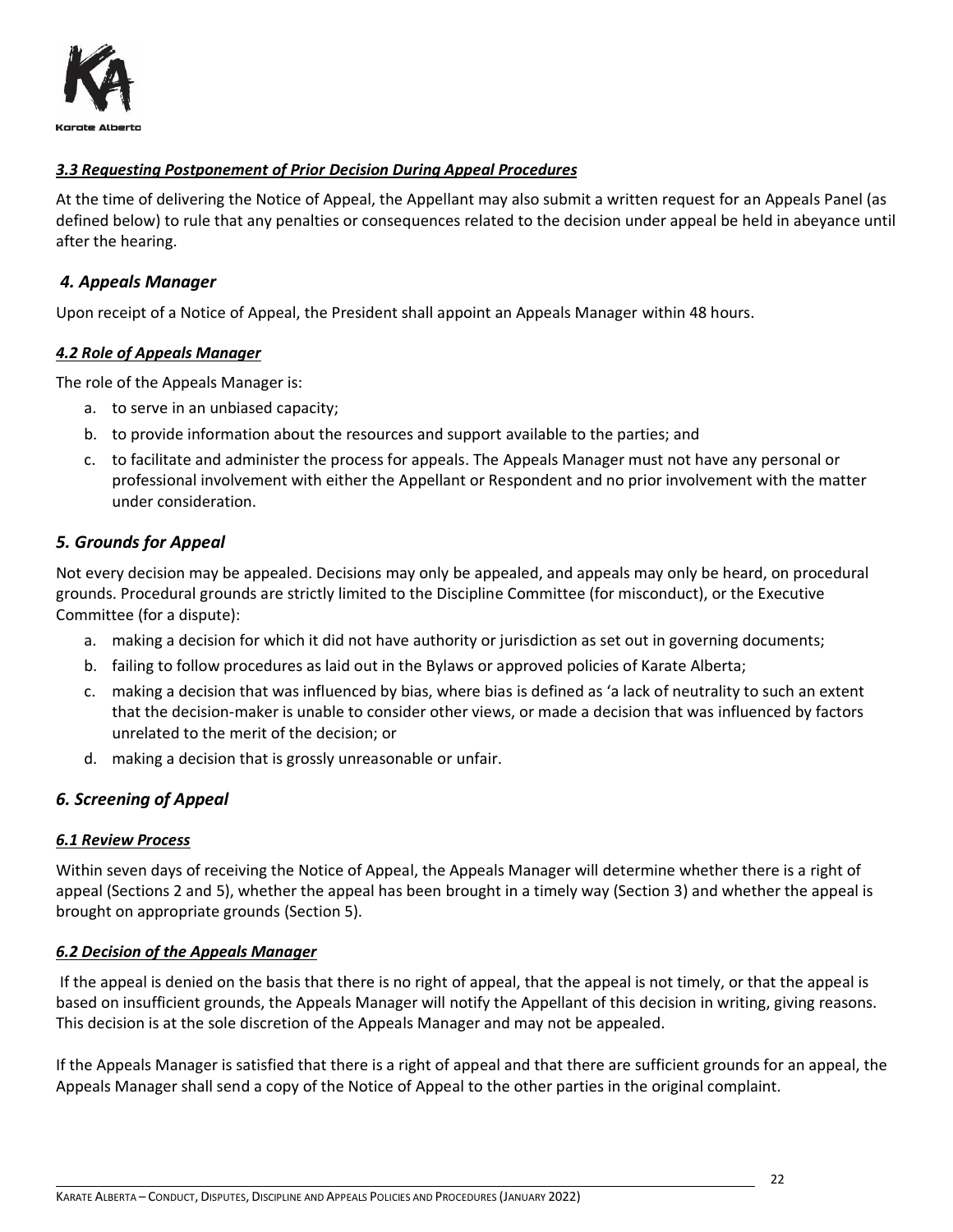

## <span id="page-22-0"></span>*7. Appeals Panel*

## <span id="page-22-1"></span>*7.1 Composition of Appeals Panel*

An Appeals Panel composed of three (3) persons will be appointed by the Appeals Manager.

The members of the Appeals Panel may be selected from an Appeals Roster maintained by Karate Alberta. In any event, no Members of the Appeals Panel shall have any personal or professional involvement with either the Appellant or Respondent and no prior involvement with the matter under appeal.

#### <span id="page-22-2"></span>*7.3 Responsibilities of the Appeal Panel*

The Appeals Panel, assisted by the Appeals Manager, is responsible to ensure procedural fairness is respected at all times during the appeal process and to carry out this process in a timely manner.

## <span id="page-22-3"></span>*8. Appeal Hearing*

## <span id="page-22-4"></span>*8.1 Hearing Format*

The Appeals Panel will determine the format of the appeal hearing, which may involve an oral hearing in person, an oral hearing by telephone, other electronic means, a hearing based on written submissions, or a combination of these methods.

#### <span id="page-22-5"></span>*8.2 Preliminary Conference*

The Appeals Panel may, in its discretion, hold a preliminary conference to consider such procedural issues as it considers necessary. The parties to the appeal, any affected party as determined by the Appeals Panel and Appeals Manager shall participate in the preliminary conference.

#### <span id="page-22-6"></span>*8.3 Hearing Procedures*

The Appeals Panel will govern the hearings as it sees fit. The Appellant and Respondent will be given reasonable notice of the hearing and will have the right to present documents, evidence and arguments before the Appeals Panel.

#### <span id="page-22-7"></span>*8.4 Other Parties*

If the decision of the Appeals Panel may affect another party to the extent that the other party would have recourse to an appeal in their own right under this Policy, that party will become a party to the appeal in question and will be bound by its outcome.

## <span id="page-22-8"></span>*9. Appeal Decision*

Following the hearing, the Appeals Panel will issue its written decision, based on a majority vote, with reasons within 14 days after completing a hearing.

#### <span id="page-22-9"></span>*9.1 Appeal Panel Authority*

In making its decision, the Appeals Panel will have no greater authority than that of the original decision-maker. The Appeals Panel may decide:

- a. To reject the appeal and confirm the decision being appealed; or
- b. To uphold the appeal and refer the matter back to the initial decision-maker for a new decision; or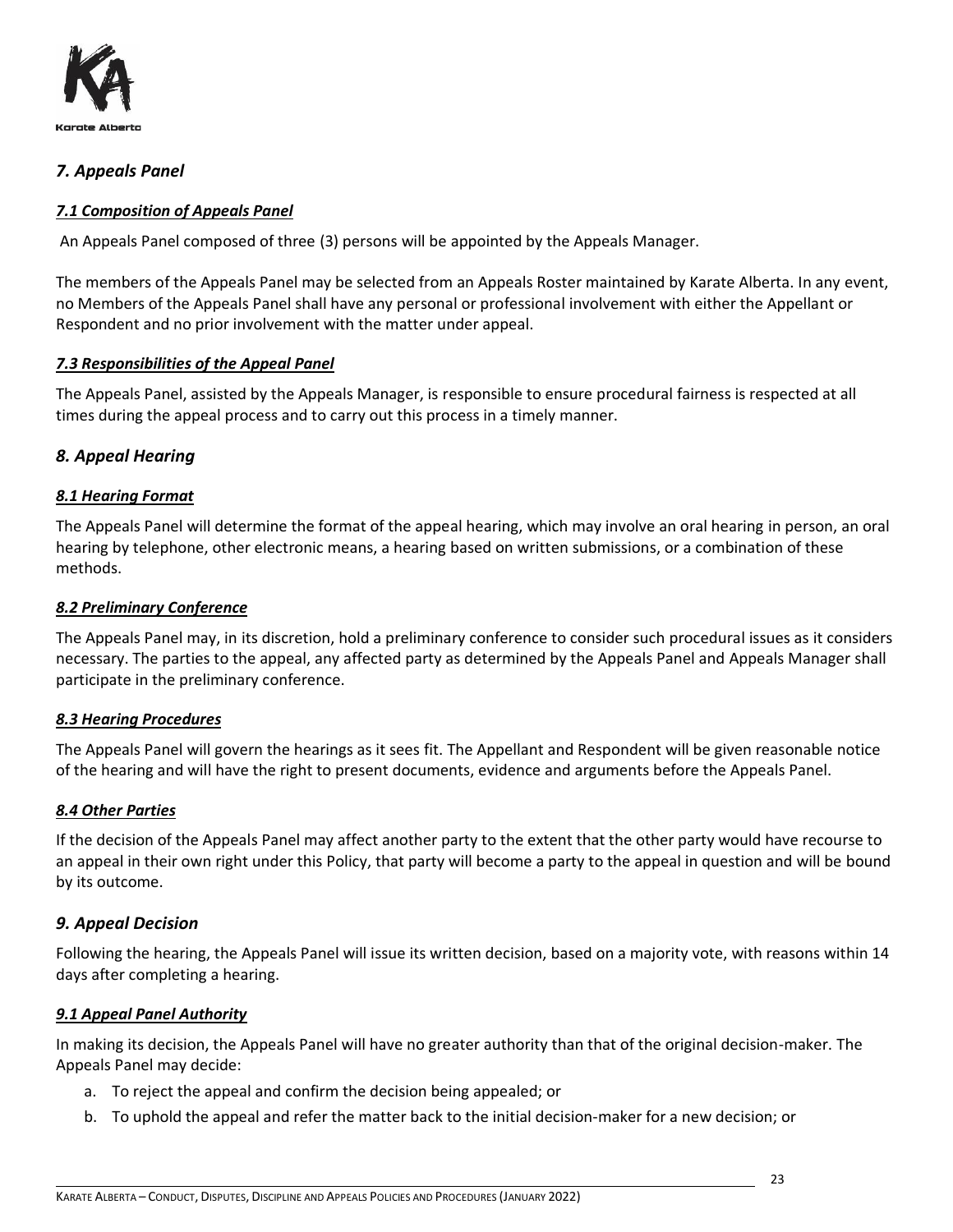

c. To uphold the appeal and vary the decision but only where it is found that an error occurred, and such an error cannot be corrected by the original decision-maker for reason of lack of clear procedure, lack of time or lack of neutrality.

#### <span id="page-23-0"></span>*9.2 Verbal Decisions*

In extraordinary circumstances, the Appeals Panel may issue a verbal decision or a summary written decision, with written reasons to follow.

#### <span id="page-23-1"></span>*9.3 Communication of Decision*

The Appeals Panel shall send notice of its decision and the reasons for such decision, by registered mail, to the last known addresses of the Appellant and the Respondent, the Appeals Manager, and to Karate Alberta. The decision will be made public, unless the Appeals Panel directs otherwise.

#### <span id="page-23-2"></span>*9.4 Appeal Materials*

After completion of its duties, the Appeal Panel will turn over all copies of materials related to the appeal to Karate Alberta.

#### <span id="page-23-3"></span>*10. Final and Binding Decision*

The decision of the Appeals Panel will be final and binding on the parties and on all Members of Karate Alberta.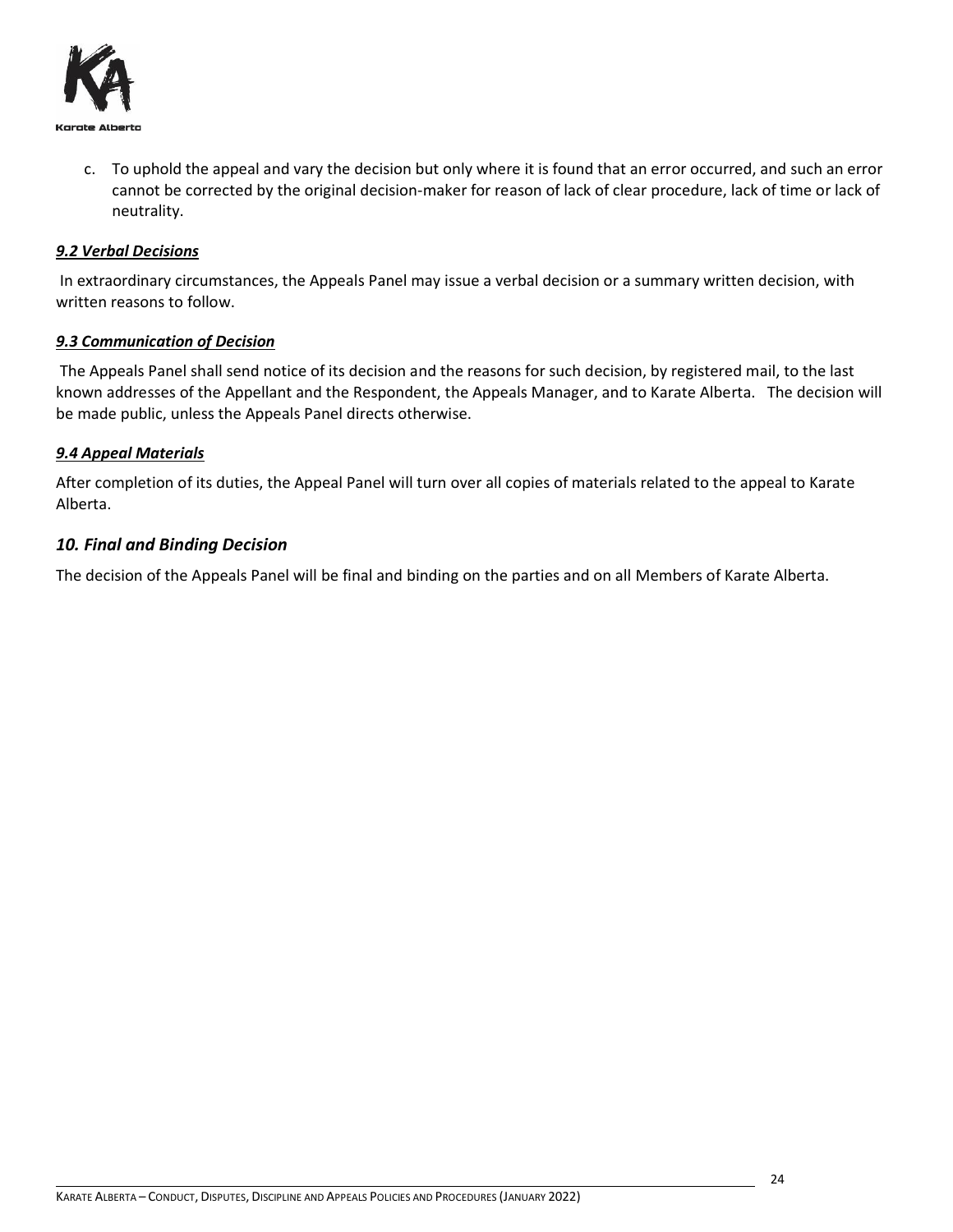

# <span id="page-24-0"></span>**APPENDIX A**

# <span id="page-24-1"></span>**KARATE ALBERTA COMPLAINT FORM FOR MISCONDUCT**

#### *(4 page form)*

|  |  |  |  |  | Section 1: Person Filing the Complaint |
|--|--|--|--|--|----------------------------------------|
|--|--|--|--|--|----------------------------------------|

| Name:                                                                                                 |                         |                     |                        | Date of Filing: |                           |                       |                  |                            |
|-------------------------------------------------------------------------------------------------------|-------------------------|---------------------|------------------------|-----------------|---------------------------|-----------------------|------------------|----------------------------|
| Mailing address:                                                                                      |                         |                     | City, Province:        |                 |                           | Postal Code:          |                  |                            |
| Phone number (day):                                                                                   |                         |                     | Phone number (evening) |                 |                           |                       | Member Club:     |                            |
| Email:                                                                                                |                         |                     |                        |                 |                           |                       |                  |                            |
| Parent / Guardian Submission: Is This Complaint Being Made on Behalf of a Minor?                      |                         |                     |                        |                 | $\Box$ No                 | $\Box$ Yes            |                  |                            |
| If yes, provide the name and age of the minor:                                                        |                         |                     |                        |                 |                           |                       |                  |                            |
| Section 2: Person Against Whom the Complaint is Being Made                                            |                         |                     |                        |                 |                           |                       |                  |                            |
| Name:                                                                                                 |                         |                     |                        |                 | Date of Filing:           |                       |                  |                            |
| Mailing address:                                                                                      |                         |                     |                        |                 | City, Province:           |                       |                  | Postal Code:               |
| Phone number (day):                                                                                   |                         |                     | Phone number (evening) |                 |                           |                       | Member Club:     |                            |
| Email:                                                                                                |                         |                     |                        |                 |                           |                       |                  |                            |
| Is This Person a Minor?                                                                               | $\Box$ No<br>$\Box$ Yes |                     |                        |                 |                           |                       |                  |                            |
| If yes, name of Parent / Guardian (if known):                                                         |                         |                     |                        |                 |                           |                       |                  |                            |
| Section 3: Where and When did the incident(s) occur?                                                  |                         |                     |                        |                 |                           |                       |                  |                            |
| Location:                                                                                             |                         |                     |                        |                 | Date:                     |                       |                  |                            |
| Location:                                                                                             |                         |                     |                        |                 | Date:                     |                       |                  |                            |
| Location:                                                                                             |                         |                     |                        |                 | Date:                     |                       |                  |                            |
| Section 4: Please indicate the ground(s) that best describe(s) your complaint (check all that apply): |                         |                     |                        |                 |                           |                       |                  |                            |
| <b>Harassment</b>                                                                                     |                         |                     |                        |                 |                           |                       |                  |                            |
| Type of Behaviour:                                                                                    | $\Box$ Conduct          | $\Box$ Gestures     |                        | $\Box$ Comments |                           | $\Box$ Sexual         |                  |                            |
| <b>Based on:</b>                                                                                      | $\square$ Race          | $\Box$ Body Size    |                        | $\Box$ Age      |                           | $\Box$ Marital Status | $\Box$ Ethnicity | $\Box$ Pardoned Conviction |
|                                                                                                       | $\Box$ Gender           | $\Box$ Colour       |                        |                 | $\Box$ Sexual Orientation | $\Box$ Family Status  | $\Box$ Religion  | $\Box$ Disability          |
| Abuse                                                                                                 |                         |                     |                        |                 |                           |                       |                  |                            |
| <b>Type of Behaviour:</b>                                                                             | $\Box$ Physical         | $\square$ Emotional | $\Box$ Sexual          |                 | $\Box$ Neglect            |                       |                  |                            |

**Other (please specify):**

**Bullying**

**Type of Behaviour:** □ Physical □ Verbal □ Relational □ Reactive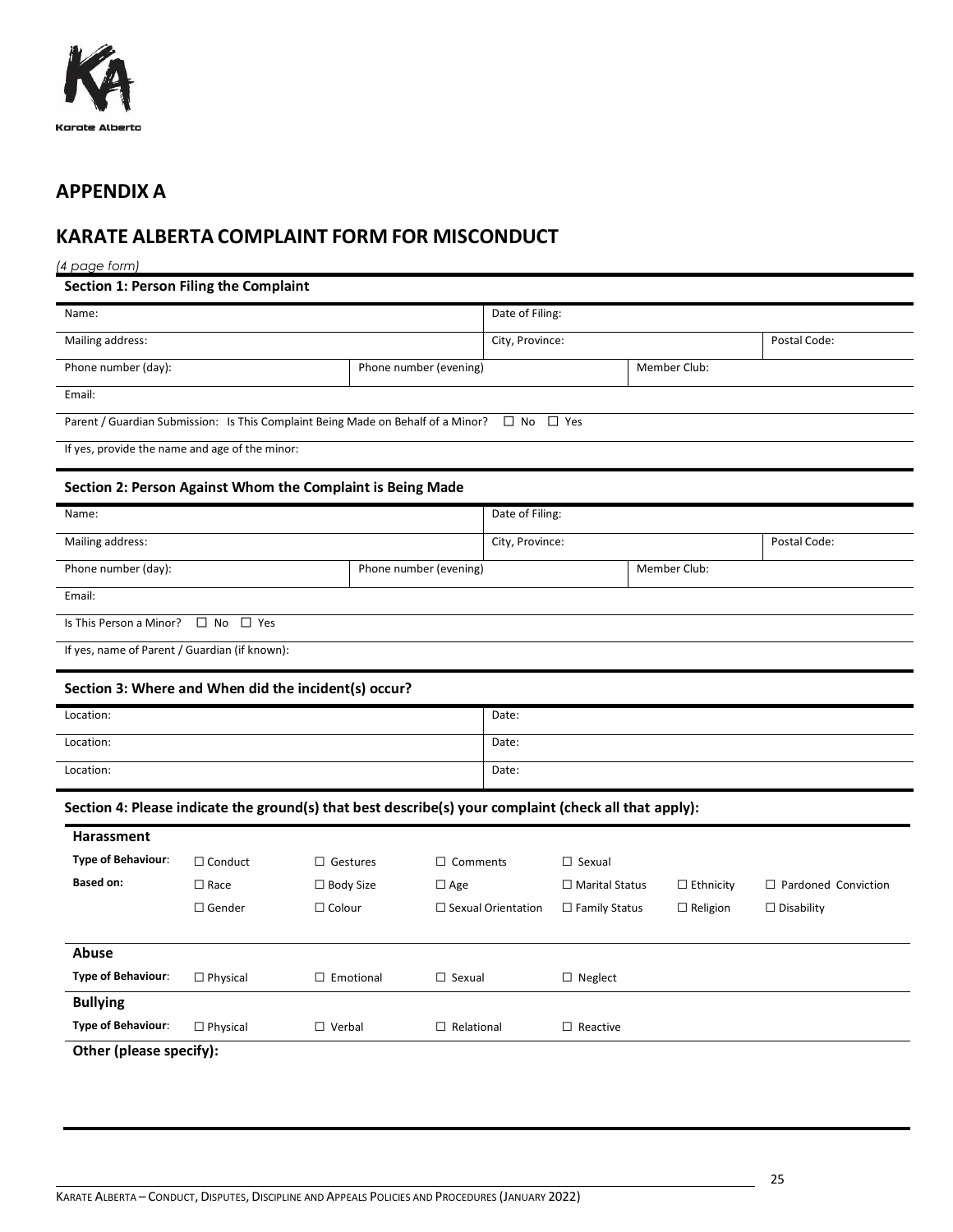

**Section 5: Misconduct Complaint: Describe the incident(s) or situation in detail, including dates, locations, witnesses and all pertinent information** (attach additional pages if necessary)

Provide a concise summary of the incident(s) in your own words.

Who was present at the time the incident occurred? This includes participants to the incident(s) as well as witnesses. Provide names and any contact information.

How do the incident(s) relate to the ground(s) you selected above?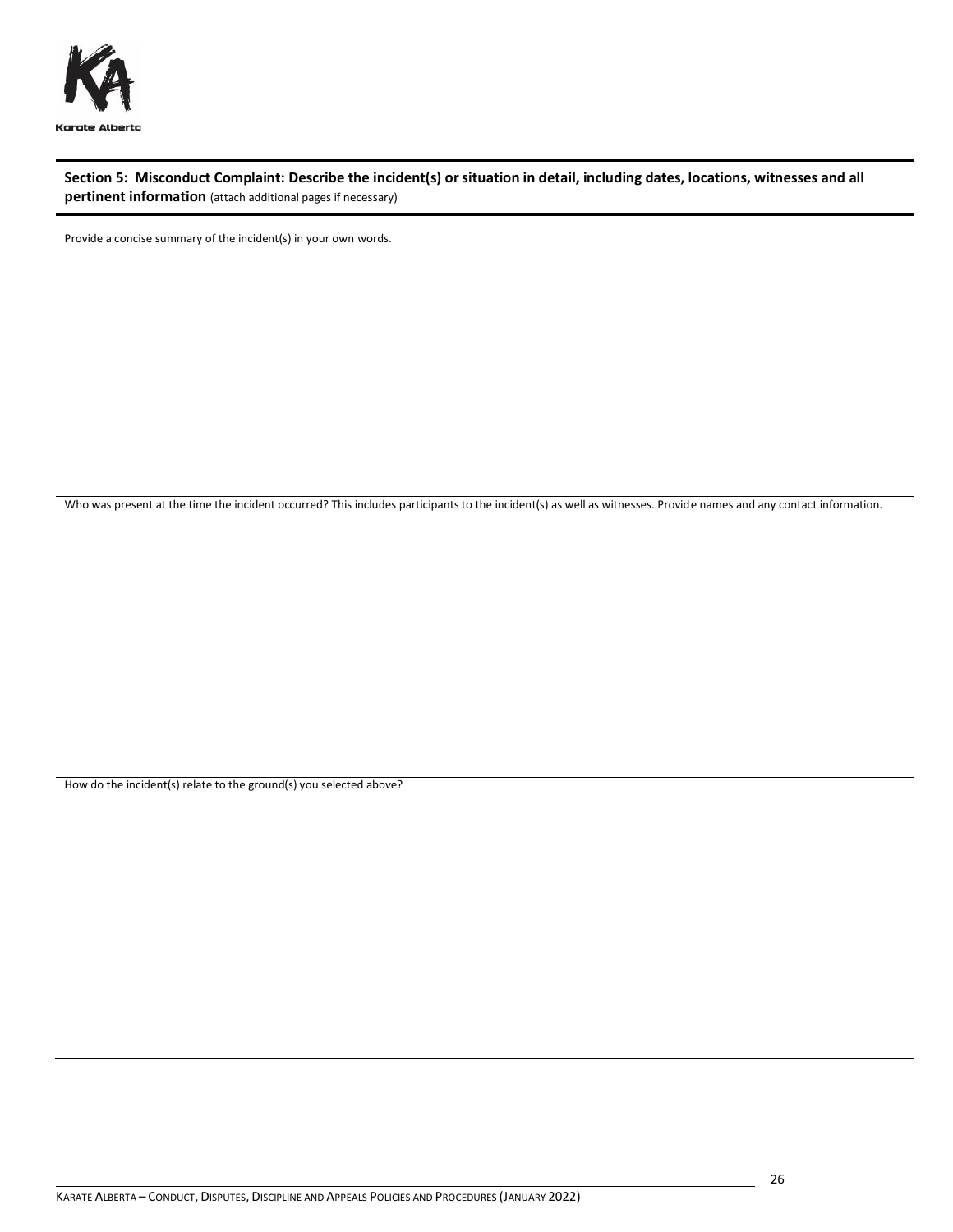

What are the remedies or resolutions that you are seeking?

Please provide any supporting documentation or additional information that would be helpful in investigating this complaint.

#### **Section 6: Declaration**.

I certify that the information provided in this complaint is true. I understand that the contents of this document may be shared in an effort to resolve this complaint. I agree that the Karate Alberta Executive Committee may share some or all of this information in the process of resolving the complaint

| Name: | Signature: | Date: |
|-------|------------|-------|
|       |            |       |
|       |            |       |
|       |            |       |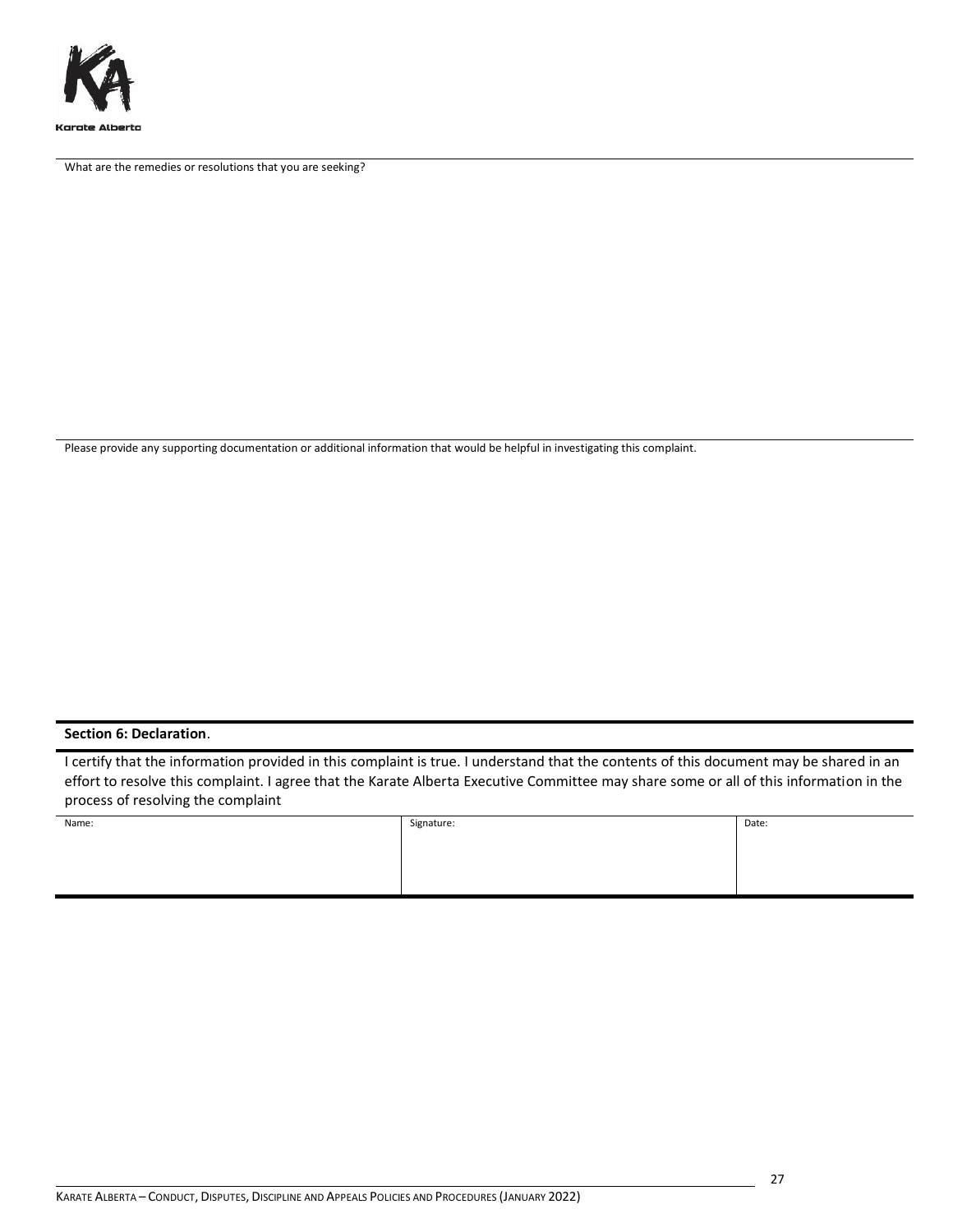

| <b>KA Response</b>                                                    |                                     |                      |                            |                                                |       |
|-----------------------------------------------------------------------|-------------------------------------|----------------------|----------------------------|------------------------------------------------|-------|
| Date received:                                                        | Date acknowledged:                  | Acknowledged by:     |                            | Further information sought?                    |       |
|                                                                       |                                     |                      |                            | $\Box$ No $\Box$ Yes                           |       |
| Is Complaint Complete?                                                | $\Box$ No $\Box$ Yes Date Complete: |                      |                            |                                                |       |
| If no - advise of what is still required                              |                                     |                      |                            |                                                |       |
|                                                                       |                                     |                      |                            |                                                |       |
|                                                                       |                                     |                      |                            |                                                |       |
|                                                                       |                                     |                      |                            |                                                |       |
|                                                                       |                                     |                      |                            |                                                |       |
|                                                                       |                                     |                      |                            |                                                |       |
| Does the Complaint Meet the Requirements of the KA Discipline Policy? |                                     |                      | $\square$ No $\square$ Yes |                                                |       |
|                                                                       |                                     |                      |                            |                                                |       |
|                                                                       |                                     |                      |                            |                                                |       |
|                                                                       |                                     |                      |                            |                                                |       |
|                                                                       |                                     |                      |                            |                                                |       |
|                                                                       |                                     |                      |                            |                                                |       |
|                                                                       |                                     |                      |                            |                                                |       |
|                                                                       |                                     |                      |                            |                                                |       |
| <b>Next Steps:</b>                                                    |                                     |                      |                            |                                                |       |
| Case Manager Appointment:<br>1.                                       | Name:                               |                      |                            | Date:                                          |       |
| Notification of Respondent:<br>2.                                     |                                     |                      | $\Box$ Yes Date:           |                                                |       |
| Case Manager Recommendation to Executive<br>3.                        |                                     |                      | $\square$ Yes Date:        |                                                |       |
| Committee:                                                            |                                     |                      |                            |                                                |       |
| <b>Establishment of Disciplinary Committee:</b><br>4.                 |                                     |                      | □                          | No - complaint closed                          |       |
|                                                                       |                                     |                      | $\Box$ Yes Date:           |                                                |       |
| Date of Disciplinary Hearing:<br>5.                                   |                                     |                      |                            |                                                |       |
| Decision Submitted to Respondent and Complainant:<br>6.               |                                     |                      | $\Box$ Yes Date:           |                                                |       |
| Decision and Materials Received by KA office:<br>7.                   |                                     |                      | $\Box$ Yes Date:           |                                                |       |
| Appeal Request Received within 15 days:<br>8.                         |                                     |                      | ⊔                          | No - Disciplinary Committee Decision activated |       |
|                                                                       |                                     |                      |                            | $\Box$ Yes - Move to Appeal procedures         |       |
|                                                                       |                                     |                      |                            |                                                |       |
| <b>KA Name:</b>                                                       |                                     | <b>KA Signature:</b> |                            |                                                | Date: |
|                                                                       |                                     |                      |                            |                                                |       |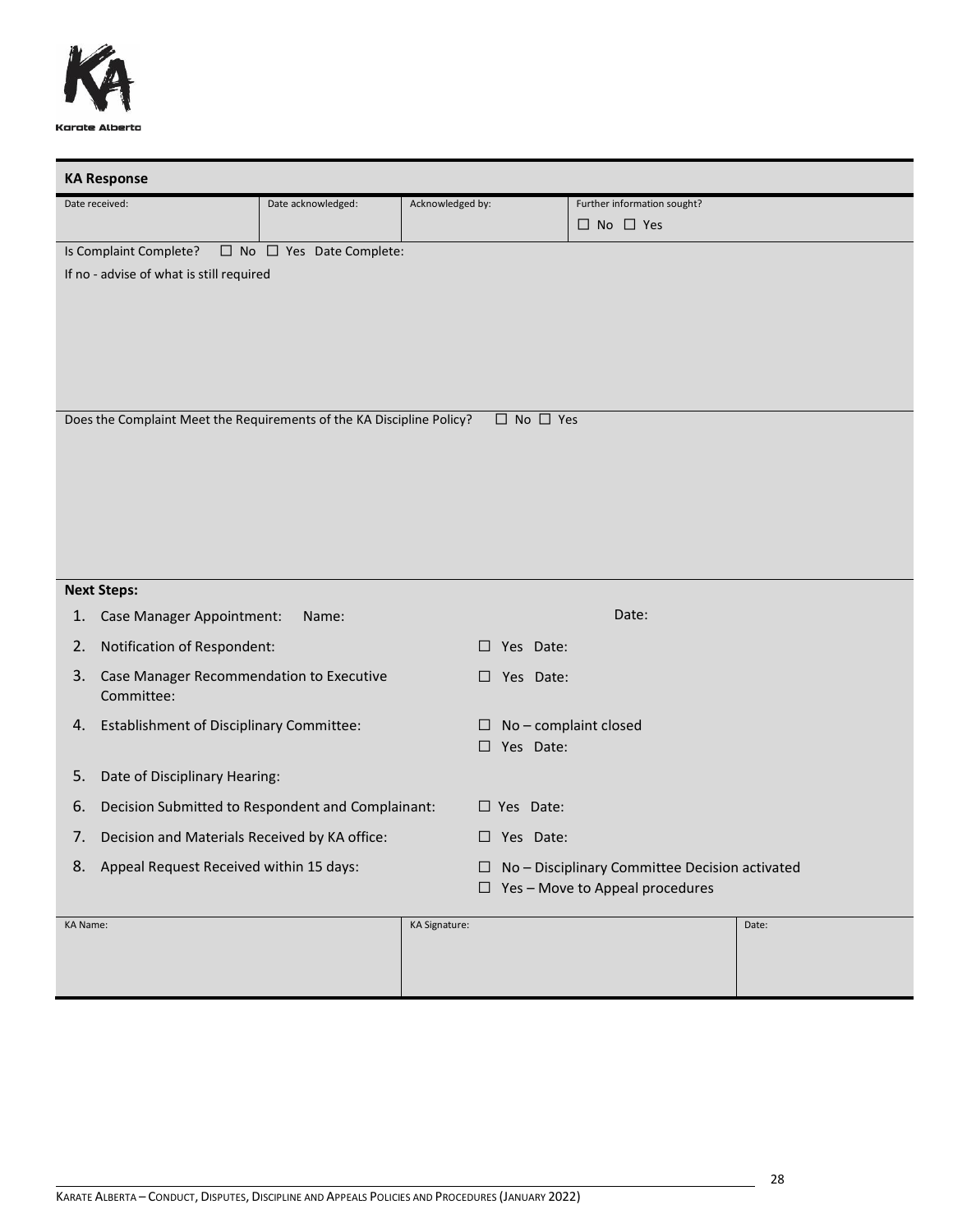

## <span id="page-28-0"></span>**APPENDIX B**

# <span id="page-28-1"></span>**KARATE ALBERTA REQUEST FOR REVIEW FORM FOR DISPUTES**

*(3-page form)*

**Section 1: Person Filing the Request for Review**

| Name:                                                                            | Date of Filing:        |                                                                                          |                 |              |  |  |  |
|----------------------------------------------------------------------------------|------------------------|------------------------------------------------------------------------------------------|-----------------|--------------|--|--|--|
|                                                                                  |                        |                                                                                          |                 | Postal Code: |  |  |  |
| Mailing address:                                                                 |                        | City, Province:                                                                          |                 |              |  |  |  |
| Phone number (day):                                                              | Phone number (evening) |                                                                                          | Member Club:    |              |  |  |  |
|                                                                                  |                        |                                                                                          |                 |              |  |  |  |
| Email:                                                                           |                        |                                                                                          |                 |              |  |  |  |
|                                                                                  |                        | $\Box$ No $\Box$ Yes                                                                     |                 |              |  |  |  |
| Parent / Guardian Submission: Is This Complaint Being Made on Behalf of a Minor? |                        |                                                                                          |                 |              |  |  |  |
| If yes, provide the name and age of the minor:                                   |                        |                                                                                          |                 |              |  |  |  |
|                                                                                  |                        |                                                                                          |                 |              |  |  |  |
|                                                                                  |                        |                                                                                          |                 |              |  |  |  |
|                                                                                  |                        | Section 2: Person, Committee, Group or Policy for Which the Review Request is Being Made |                 |              |  |  |  |
|                                                                                  |                        |                                                                                          |                 |              |  |  |  |
| <b>Name or Title:</b>                                                            |                        |                                                                                          | Date of Filing: |              |  |  |  |
|                                                                                  |                        |                                                                                          |                 |              |  |  |  |
| If Filed Against an Individual                                                   |                        |                                                                                          |                 |              |  |  |  |
| Mailing address:                                                                 |                        | City, Province:                                                                          |                 | Postal Code: |  |  |  |
|                                                                                  |                        |                                                                                          |                 |              |  |  |  |
| Phone number (day):                                                              | Phone number (evening) |                                                                                          | Member Club:    |              |  |  |  |
|                                                                                  |                        |                                                                                          |                 |              |  |  |  |
| Email:                                                                           |                        |                                                                                          |                 |              |  |  |  |
| $\Box$ No $\Box$ Yes<br>Is This Person a Minor?                                  |                        |                                                                                          |                 |              |  |  |  |
|                                                                                  |                        |                                                                                          |                 |              |  |  |  |
| If yes, name of Parent / Guardian (if known):                                    |                        |                                                                                          |                 |              |  |  |  |

**Section 3: Request for Review: Describe the situation or concern in detail, including dates, relevant documentation, policies at issue or decisions being questioned.** (attach additional pages if necessary)

Provide a concise summary of the situation or concern.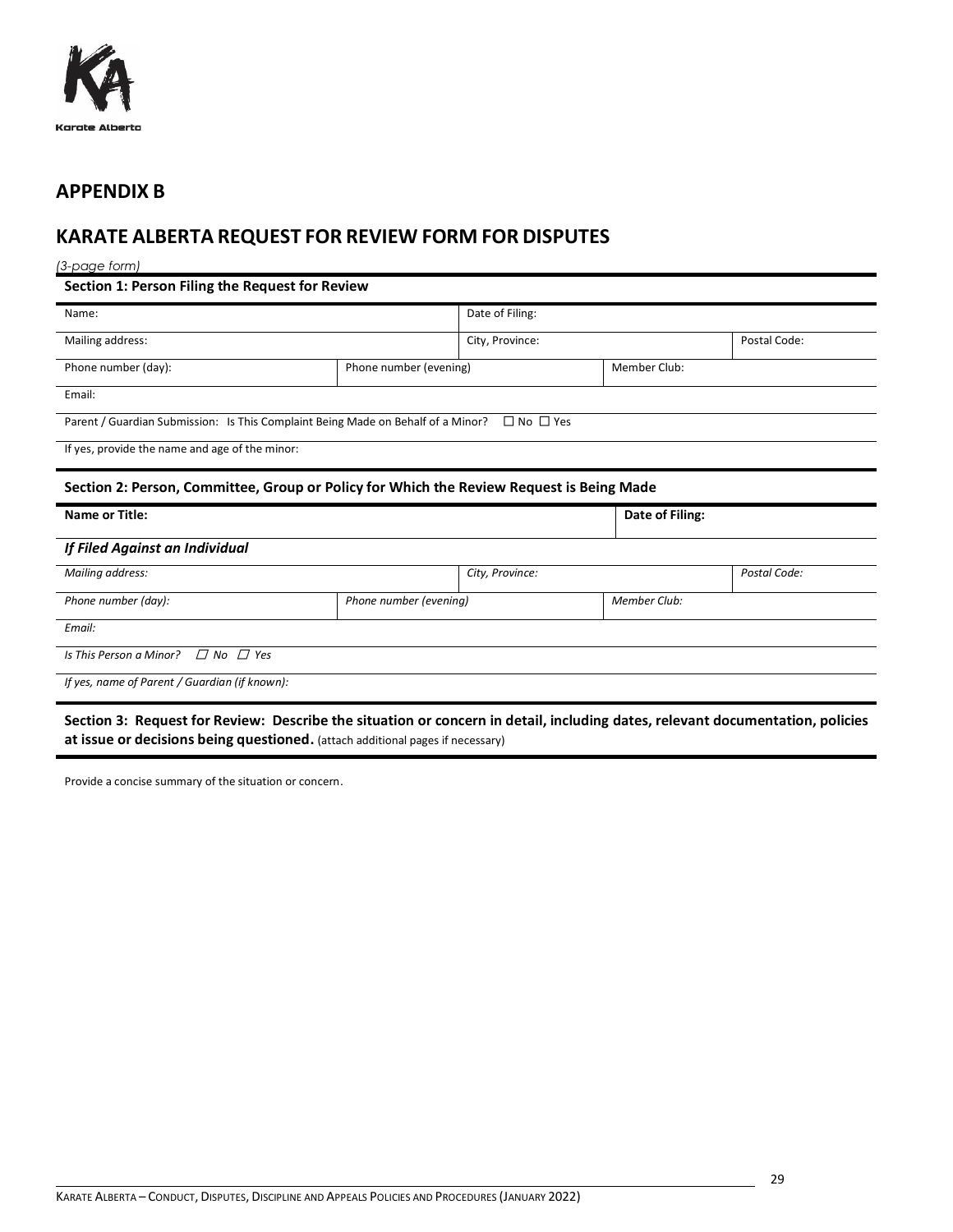

What are the remedies or resolutions that you are seeking?

Please provide any supporting documentation or additional information that would be helpful in investigating this review.

#### **Section 4: Declaration**

I certify that the information provided in this request for review is true. I understand that the contents of this document may be shared in an effort to resolve this review. I agree that the Karate Alberta Executive Committee may share some or all of this information in the process of resolving the review.

| Name: | Signature: | Date: |
|-------|------------|-------|
|       |            |       |
|       |            |       |
|       |            |       |